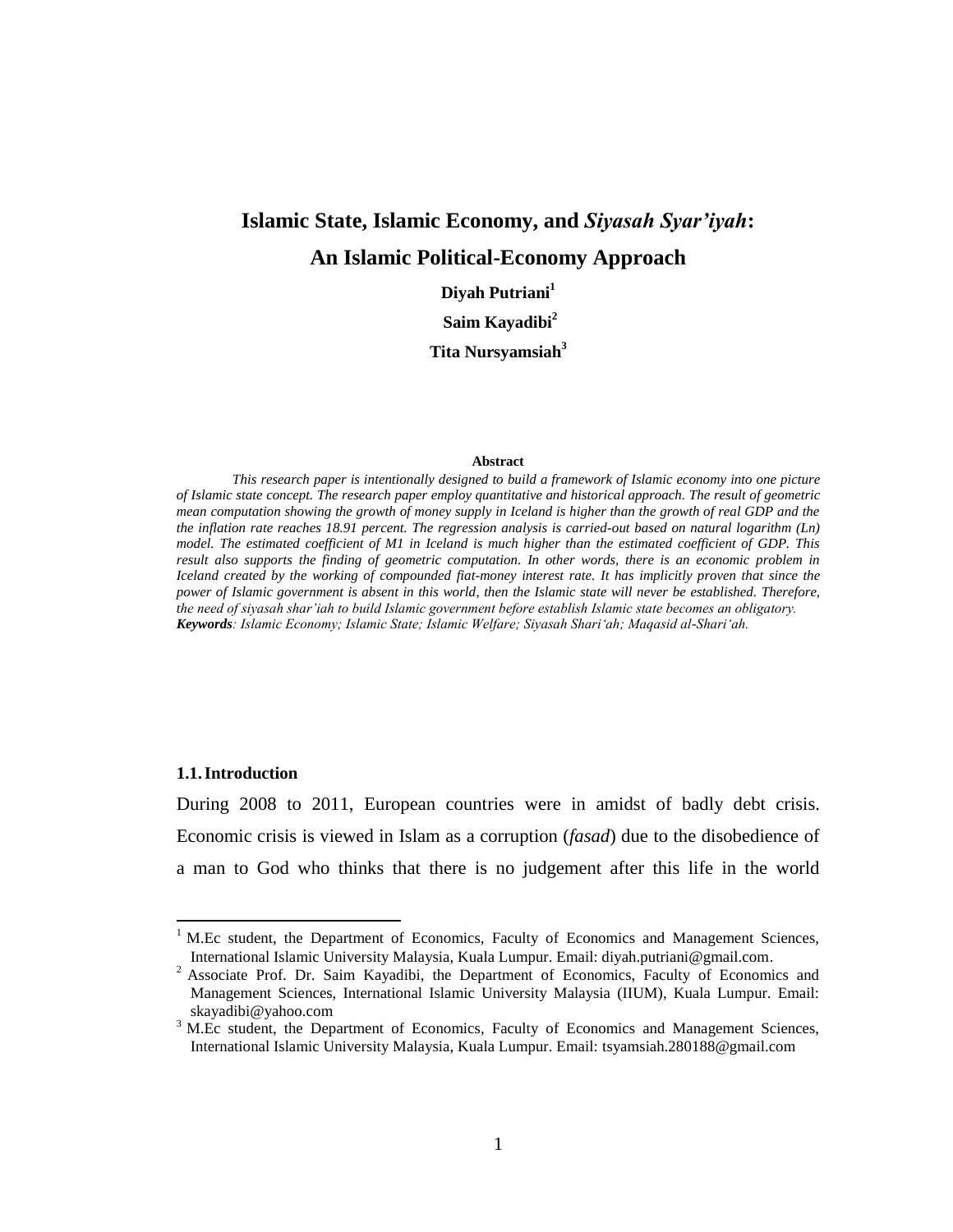(*duniyah*)*.* The fall of economies in many countries into debt crisis becomes a proof how human being disregards his function as a vicegerent (*khalifah*) who carries trust (*amanah*) solely for worshiping in the sake for Allah SWT. Man, henceforth, is created to be a vicegerent of Allah along with trust bear on him in the earth. The debt crisis fundamentaly come up from the creation of money through fractional reserve banking, compounded interest rate, and seignoirage. Not only it affects negatively in the economic sector, but also it significantly influences the whole life of human being. Unfortunately, these facts still unable to eliminate interest rate in the economy activites, both in individual and state level. This issue has been discussed not only in Islam, but also in Judaism and Christianity. Pro-usury (*riba*/interest rate) groups have belived that usury is a main foundation and a part of global economic system. They argue that interest rate is an obligatory due to it compensates those who sacrifice their consumption now for some potential future profit, i.e. it is designed to protect investment from the effect of inflation. Thus, interest rate becomes the price of money and still "rationale" to be existed in the economy.

Islam discourages a moslem borrow money due to irrational reason, for instance, to follow the modern life style. Unfortunately, since the rise of western world and the detriment of moslem world, the issue of debt becomes wider. In the later stage after the moslem live in backwardness, the interest rate is legaly imposed on debt. Debt now is somewhat called as a "lifestyle" and it has many impact on socio economic life. *Credit card*, for instance, becomes a thing that must be had, particularly for "modern executive". Therefore, the elimination of interest rate in the economy becomes a major agenda in the economic system. The absence of Islamic power to intervene the establishment of free-interest economic system constitutes as a main reason why does this system still remains in the level of discussion. It is impossible to implement the ideals of Islamic sociopolitical and economy, establish Islamic law, education and civilization without Islamic state (Syukri, 1999). The order to do good deeds and avoid the harms will be wholy apply if there the power and authority exist in the social activities life. In other words, the Islamic political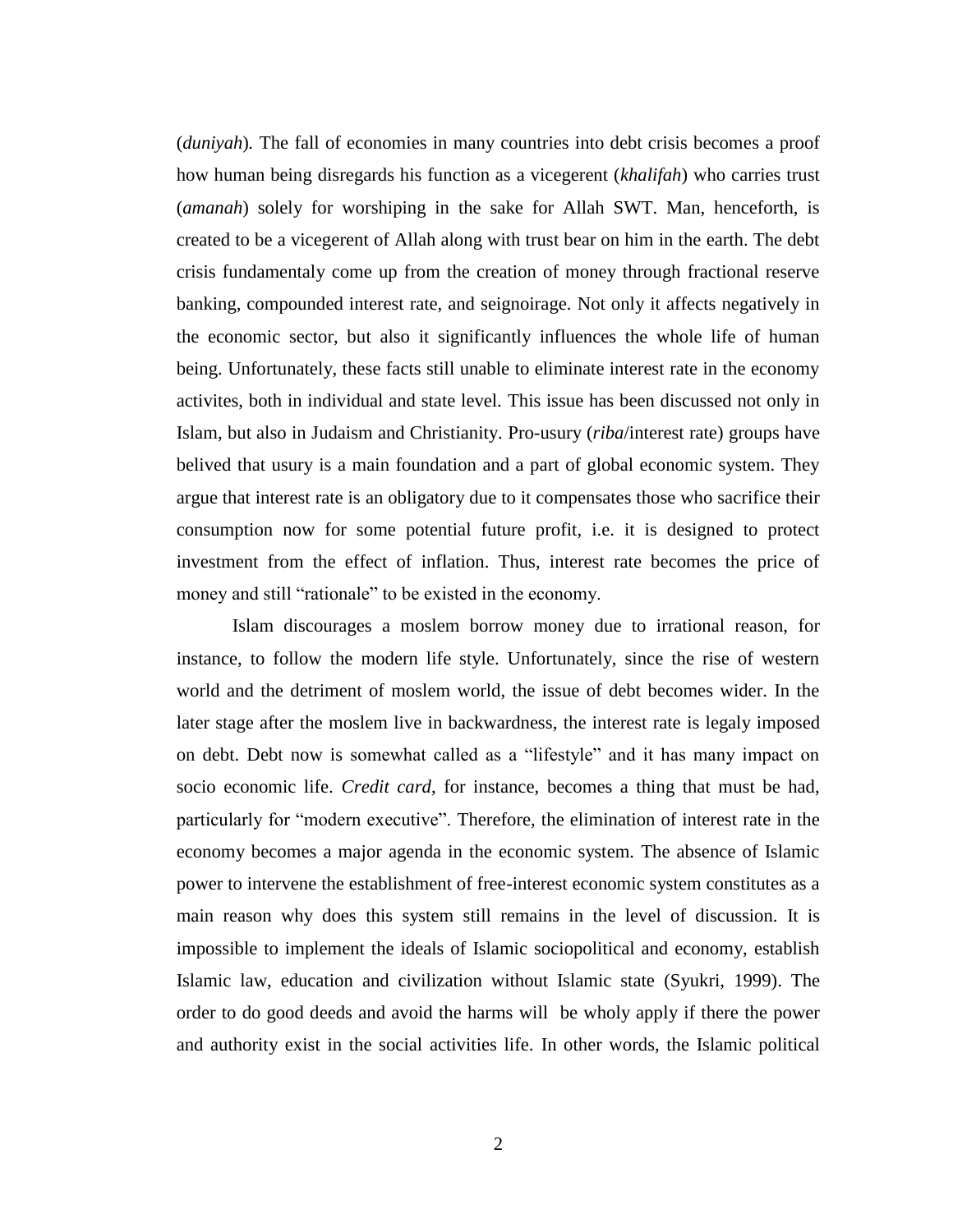instrument must be built in the form of a Islamic nation (state) which will ensure the the maximization of universal common good, e.g. promotion of public welfare and enforcement of law.

Reffering to this background, hence this research paper is intentionally designed to build a framework of Islamic economy into one picture of Islamic state concept. Since politic and economic are two sides of a coin, hence this research paper is designed to combine the economic and political matters in order to build islamic state. The writing organization of this research paper will be classified into 5 parts. Part 1 explores the background of the research. Part 2 shed light on the rising issues come up in moslem countries, namely *siasah syar'iyah*, *khilafah* and Islamic Finance. Part 3 summarizes previous literatures related to the concept of Islamic State, *shari'ah* governance and *maqashid al-shari'ah*. Part 4 analyzes the rising issues from Islamic point of views and construct to build a framework of Islamic economy into one picture of Islamic state concept. Some conclusions and policy implications are presented in Part 5.

## **1.2. Paper Contributions**

Many previous research focus of research in Islamic economics is concentrated on the function of Zakah, Infaq, Sadaqah, and case study of Sharia Banking. In the other words, only few of conducted researches in Islamic economics are explored by involving Islamic political approach. Therefore, this study will especially contribute to fulfill the gap of literatures in Islamic economics and politics analysis.

#### **2. Literatures Reviews**

 $\overline{a}$ 

## **2.1. Shari'ah Governance**<sup>4</sup>

<sup>&</sup>lt;sup>4</sup> Summarized from Putriani, Diyah; Warsono, Sony; and Amalia, Fitri. 2012. "Corporate Governance and *Shari'ah* Governance: Revisited Three Basic Elements of *Shari'ah*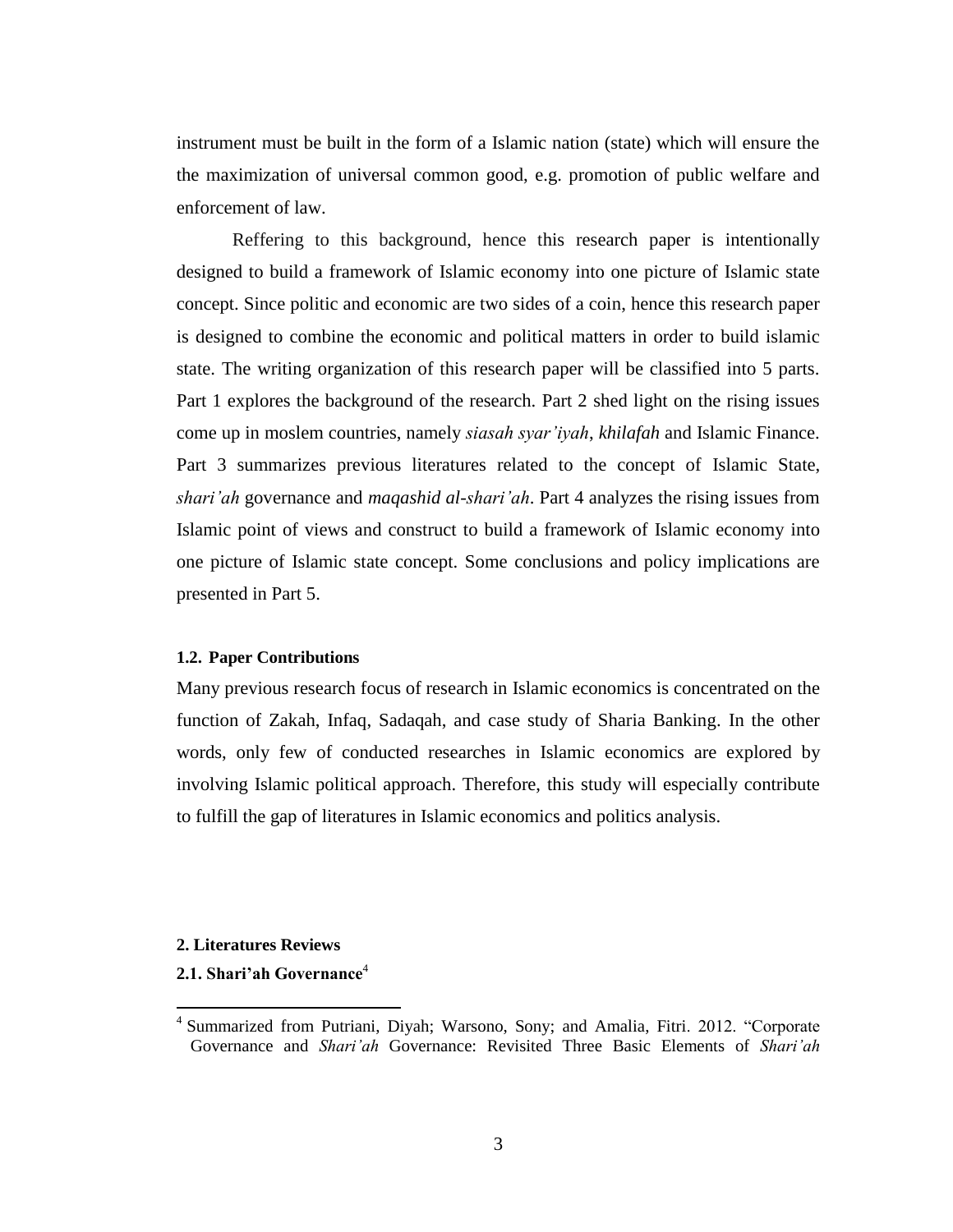Allah is the creator of this universe. Only Him who knows the needs of all His creation since He has perfect insight to protect of what presence on the earth and in the heaven. Allah, thus, has an eternal attribute of divine (great) and absolute right to govern His creation. For the glory of Allah, the highest knowledge is placed in His hand.There is none same equal to Him. These perfect insight of knowledge, governance, and protection from Allah The Almighty which is called as the divine governance. Ibn 'Arabi (1997) in his book explains that the creation of universe is a greatness (the gifts) of Allah for mankind. The divine governance, hence, focuses on how Allah directs human beings by bestowing them a guidance of light in life (Al-Qur'an), setting His unity in the hearth of man, and supervising to find Allah. The belief that Allah is the absolute ruler who perfectly manage the entire universe will direct a man to understand divine governance. *Shari'ah* governance, in this context, refers to the concept divine governance. Therefore, every individual needs to learn a basic understanding of the oneness of God.

"*Knowest thou not that Allah knows all that is in heaven and on earth? Indeed it is all in a Record, and that is easy for Allah.*" 5

"*Say: He is Allah, the One and Only! Allah, the Eternal, Absolute; He begetteth not nor is He begotten. And there is none like unto Him."<sup>6</sup>*

The relationship between the oneness of God and divine governance lies on the confession of a man against the existence of God as the sole creator and director for everything that presence in this world. In Islam, this relationship is known as an *aqeedah* (faith of monotheism doctrine). Ibn 'Arabi (1997) elucidates that the abjuration of oneness of God is a form of ignorance. It implies that the oneness of God is basic foundation, hence, every believers must understand of oneness of God in all aspect of their worldly life.

 $\overline{a}$ 

Corporate Governance Framework". *Paper presented in 5th International Conference on*  Islamic Banking and Finance. Amman, Jordan: October, 6<sup>th</sup>-8<sup>th</sup> 2012.

 $5$  OS. 22: 70

 $6$  OS.112: 1-4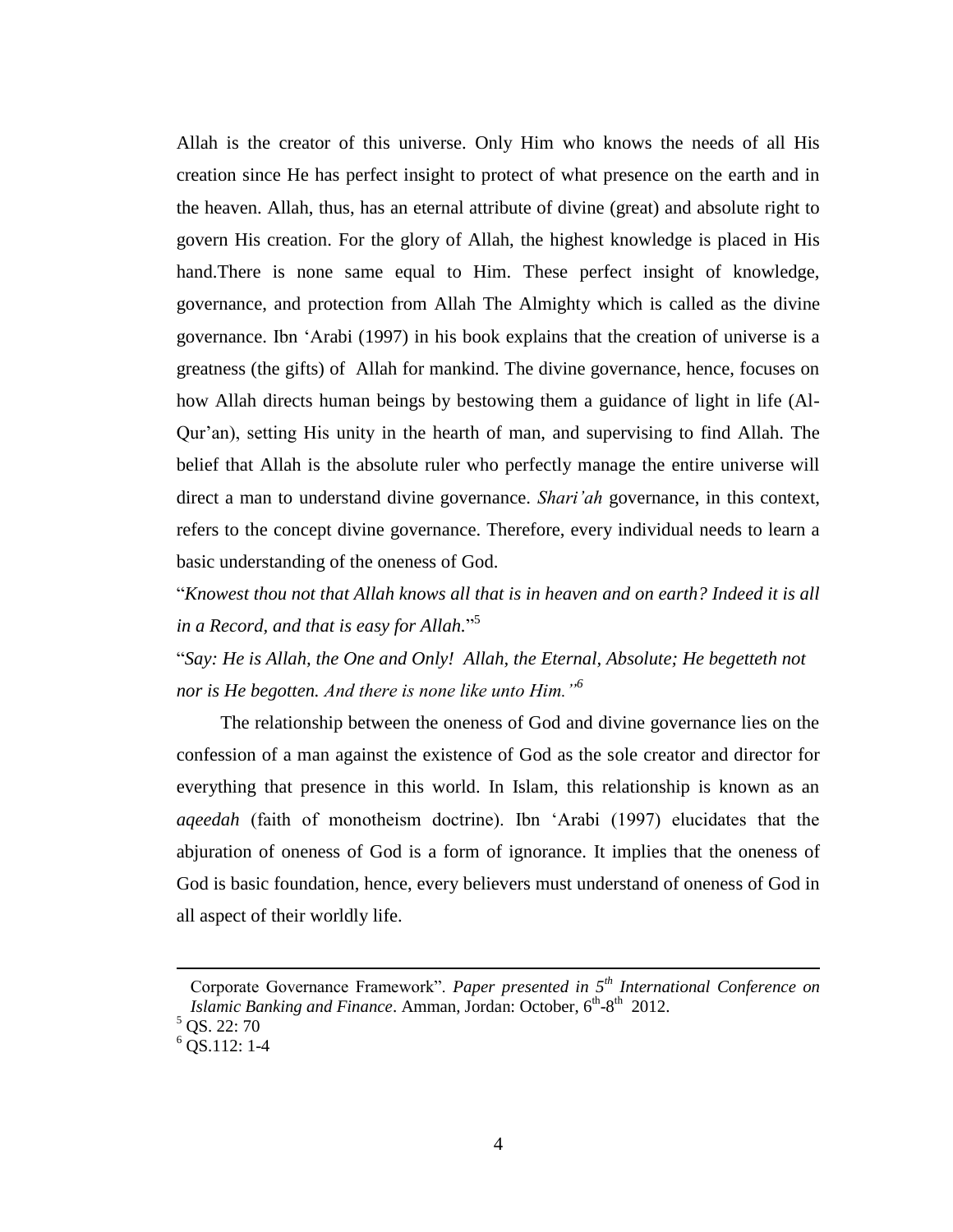"*When thy Lord drew forth from the Children of Adam - from their loins - their descendants, and made them testify concerning themselves, (saying): "Am I not your Lord (who cherishes and sustains you)?"- They said: "Yea! We do testify!" (This), lest ye should say on the Day of Judgment: "Of this we were never mindful"*" 7

Praying without believe in faith (*aqeedah*) will not be admitted by Allah. Here, a one who has a strong faith will do praying, do good deeds, and do economic activities (*mu'amalah*) in line with Islamic values. It means a right *aqeedah* will direct a moslem do implement Islamic rulings in his daily activities. Historically, Rasulullah SAW even focused only on his preaching by building a hefty *aqeedah* during 13 years of his periode of life time in Mecca. Thus, in the next period of life in Madinah, Rasulullah SAW could easier deliver the true message of Islam.

*"Recite, [O Muhammad], what has been revealed to you of the Book and establish prayer. Indeed, prayer prohibits immorality and wrongdoing, and the remembrance of Allah is greater. And Allah knows that which you do."*<sup>8</sup>

## **2.2. The Islamic Concept of State and Welfare**

Islamic state is a community based on belief. It implies that the Islamic state constitutes as an ideological state confirming the application of *shari'ah* governance in all of members' life aspects. The significance of Islamic state is pointed on the establishment of Islamic order in the moslem society. When the Qur'an reveals of rules and laws, the very fact that these rules are mentioned and meant for implementation shows that there has to be an authority to carry them out. Therefore, it is proposed that for the moslem ummah, the establishment of an Islamic political order or an Islamic state is part of the implementation of faith. The Islamic state is empowered as a political instrument for ensuring the enforcement of law, human rights, and God's will (Islamic values). In detail, the goals of Islamic state are to prevent injustice and to establish all-encompassing justice-legal, social, economic and

 $\overline{a}$ 

 $<sup>7</sup>$  QS. 7: 172</sup>

 $8 \overline{\text{OS}}$ . 29:45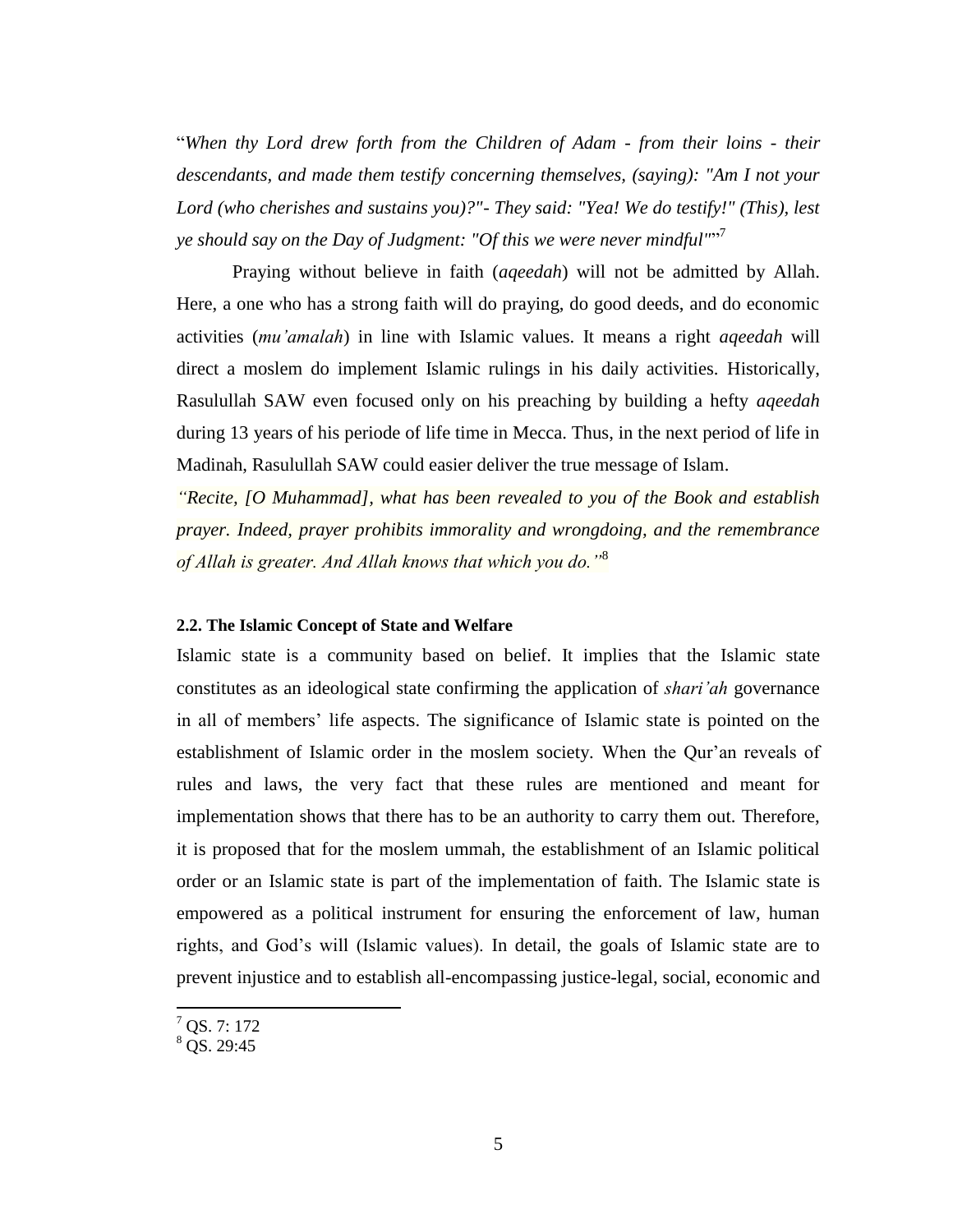political, including to ensure to all non muslim citizens complete physical security as well as complete freedom of religion, culture and social development. Hence, the teaching and preaching of the message of Islam can be delivered to whole *ummah.*

It is impossible to implement the ideals of Islamic sociopolitical and economy, establish Islamic law, education and civilization without Islamic state (Syukri, 1999). The order to do good deeds and avoid the harms will not be comprehensively implement if there is no power and authority. In other words, the presence of politics based on Islam (*siyasah syar'iyah*) must be first applied. Since Islam guarantees for attaining welfare in this world and hereafter, hence, the Islamic state becomes an instrument to realize the spiritual in human organization.The state technically operates by institutionalizing *shura* as a consultation-consensus model. The principle of *shura* was revealed in the late of Mecca period which Al-Qur'an confirmed and incorporated in Islamic values. It was a concesus institution in terms of a counsultative council or assembly where tribal and political leader decided collective decisions after discussing the problems happening amongst themselves (Haq, 1991).

In fact, present system of politics the opportunity for Islamic state to be established is eliminated. Silent of Islamic politics means absence of Islamic civilization, including Islamic economy. Unfortunately, the existing economic system can not solve many human problems of economic. In this admist of fluctuation, the birth of Islamic economics as a "new paradigm" in conventional economics theory offers an alternative hope for the elimination of misery. Khan and Syed (2009) reveals that the fiasco of capitalism is obviously observed, i.e., it remains a small of minority achieving unprecedented high material standards of living, yet there is a vast majority of the people on the globe live under conditions of abject poverty. Here, capitalism recognises the absolute individual freedom. On the contrary, socialism refuses capitalism doctrine and offers the absolute role of government in individual life, including in economic aspect. In fact, the market of socialist countries have already flooded by capitalist countries product. In all probability, the outcome will be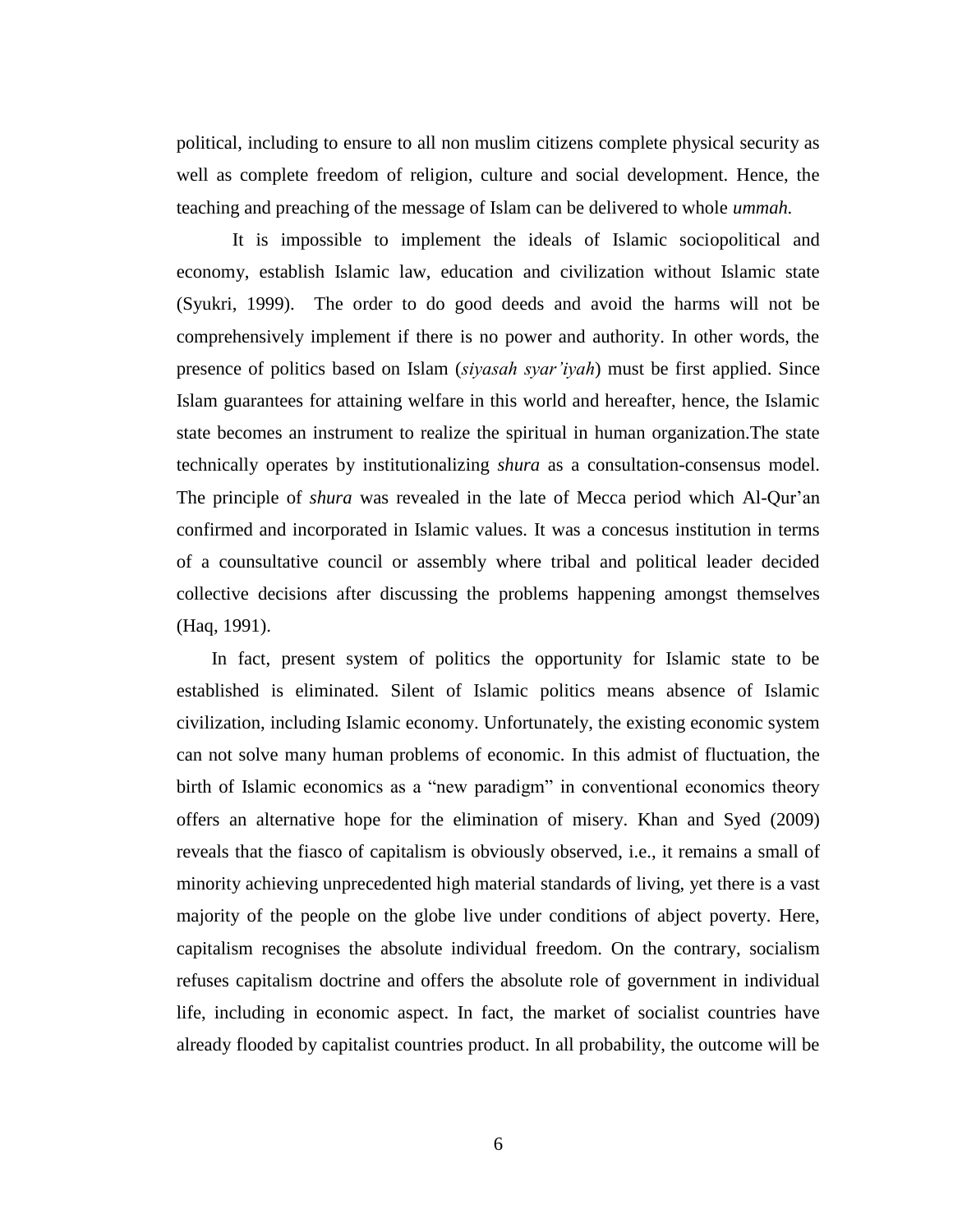no different since they will keen to adopt the capitalist lifestyles as well as economic strategies.

Since capitalism and socialism are established by human who unbelieve to the existence of Allah, hence only Islamic economic offering a comprehensive solution for all of human economic problems. In other words, Islamic economic is not an alternative solution, but it is the only solution for all of these chaotic. Islam, in this context, offers two dimension protections of moslem *ummah* rights and obligations, both materially and morally. The Islamic system of protection, according to Jauhar (2009), is widely known as *maqashid al-shari'ah* or the very objective of Islam which covers five basic elements of life (*al-kulliyat al-khams*/*adh-dharurat alkhams*). The *Maqasid al-shari'ah* underlines the concept of *maslahah* which is includes the enhancement, preservation and safeguarding of five basics ('Usul). The ultimate goal of *maqashid al-shari'ah* covers the lives of individual and society at large; in this world and hereafter. It implies that *maqashid al-shari'ah* must be understood as a comprehensive image of Islam.

Khan and Syed (2009) explain that moslem jurists have unanimously herld that catering to the welfare of people and relieving them of hardships is the basic objective of the shari'ah, hence of the Islamic state. It implies that the concept of Islamic welfare state is derived from the very objective of *shari'ah* or *maqashid alshari'ah*. *Shari'ah* literally means the flow of water. The concept of *Shari'ah* regulate two wholly technical aspect, i.e., *ibadah* (worshiping) and *muamalat* (the rules related to worldly activities, e.g. economic, social and politics). In other words, it implies that the law of Allah is created to governs humans relationship with Him and others. Islamic teaching, hence, encompasses all of people's life at large (Warsono and Jufri, 2011; Khir, et.al, 2008).

In detail, Al-Ghazali divides a binding of *maqashid al-shari'ah* into five safeguardings, namely life (sovereignty), faith, intellect, posterity, and wealth (in Meera and Larbani, 2009). Everything that add a utilization to five basic things is a *Maslahah* (benefit), and vice versa everything that give bad effects to them is a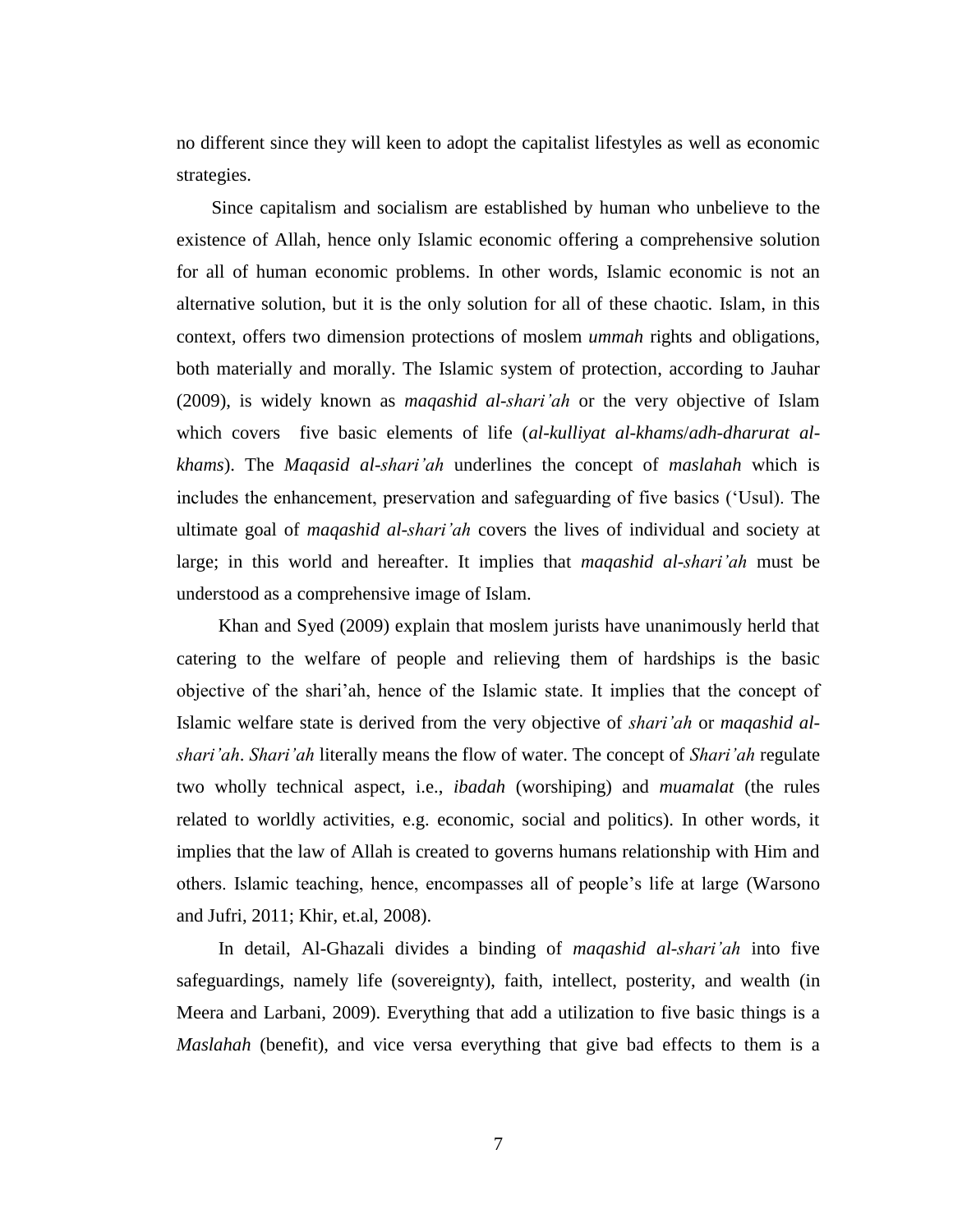*Mafsadah* (harm). The urgency of *maqashid al-shari'ah* is to achieve the glory (falah). Government, as *ulu'amr*, must protect these five elements in order to pursue the blessing of Allah and to attain the welfare of moslem *ummah*. Quoted from Khan and Syed (2009), the welfare function of the Islamic state was particularly stressed by Prophet (PBUH) when he stated "*Any ruler who is responsible for the affairs of moslem but does not strive sincerely for their well-being will not enter paradise with them*".

Unfortunately, there are so many ruler and *moslem* scholars advocating the evil of interest (*riba*) which has been strongly promoted by capitalism, but prohibited by Islam. The presence of interest in the economy will inhibit the objective of *shari'ah* due to its harm the economic justice. In brief, Khan and Syed (2009) elucidates that the welfare of individuals as well as society in an Islamic state may be attained if there is proper environment for a fuller realizes the values of Islamic spiritual and satisfies of all basic needs of life.

## **2.3.Rising Issues in Moslem Countries: Islamic Economic and** *Siyasah Shar'iyyah*

Every country usually has its own regulation related to law, politic and economic strategies. Some of moslem countries apply *shari'ah* principles to regulate their states. In this context, a broad docrine of Islamic law which authorizes the ruler to determine the manner of which *shari'ah* must be administered is called as *siyasah shar'iyyah<sup>9</sup>* . According to Ibn Qayyim, "*any measure which actually brings the people closest to beneficence (salah) and furthest away from corruption (fasad) partakes in just siyasah even if it has not been approved by the Phophet (PBUH) nor regulated by Divine revelation. Any one who says that there is no siyasah shar'iyyah where the shari'ah itself is silent is wrong and has misunderstood the companions*...." (p.61). Related to *siyasah shar'iyyah*, the belief of Islam encompasses all aspects of a

 $\overline{a}$ 

<sup>9</sup> Ibn Qayyim in Kamali, Mohamad Hashim. 1989. "Siyasah Shar'iyyah or the Policies of Islamic Government". *The American Journal of Islamic Social Sciences, vol.6 No. 1,1989 pp. 59*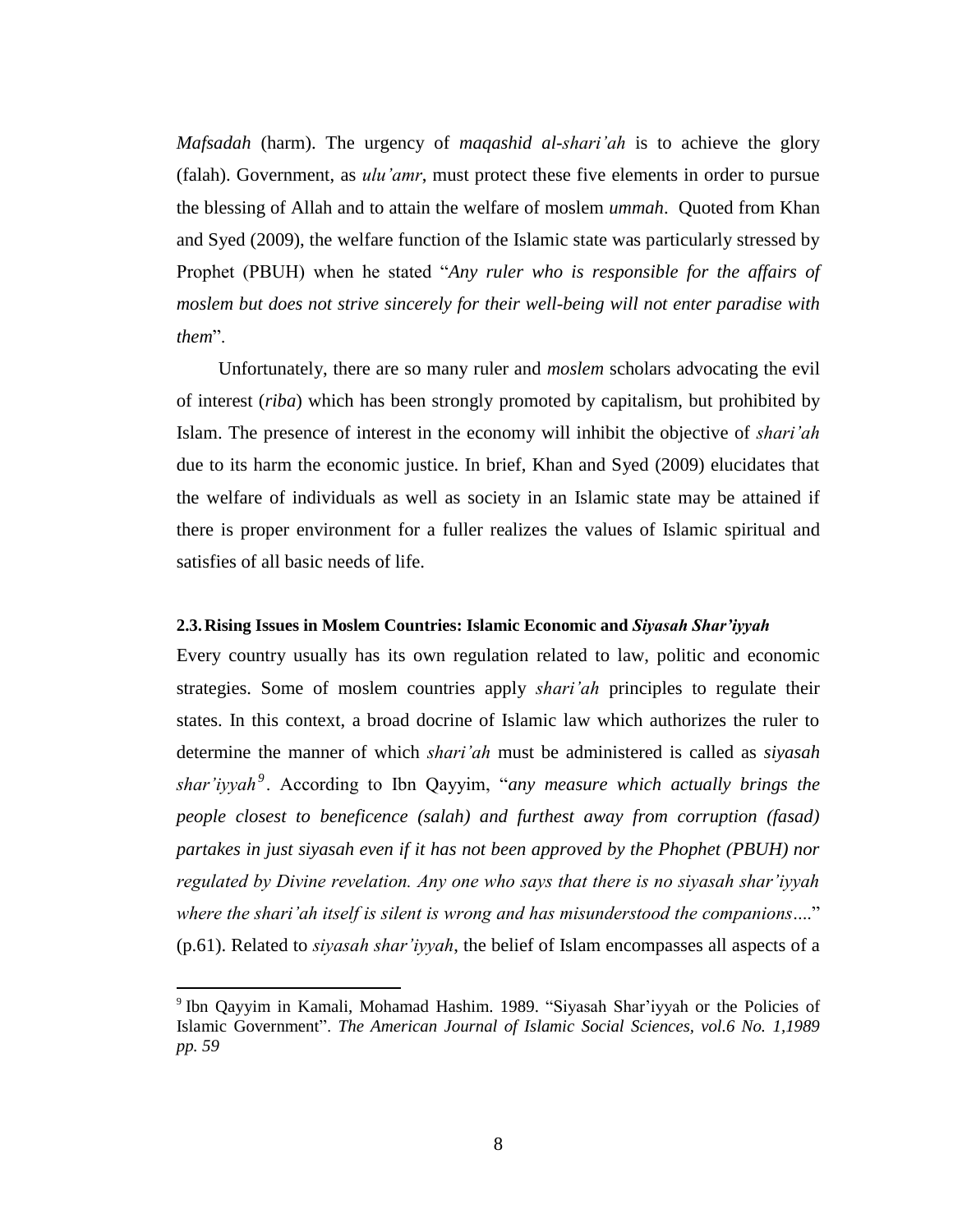*Moslem*'s life, causing the articles of their faith and the relationships between man and God, and between human beings in which Islamic law regulate in *Shari'ah* principles. Islamic law or *Shari'ah* as revealed in and derived from the Quran and Sunnah rules all politic, economic and social activities and works of *Moslem*s.

For over time, Islamic economics model has been developed which is based on the rulings of *Shari'ah* on commercial and financial transactions. The Islamic financial framework as seen today, stems from the principles developed within this model, some of which are outlined as follows (Ainley, *et.al*, 2007):

- The Islamic economic model emphasises fairness. This is reflected in the requirement that everyone involved in a transaction makes informed decisions and is not misled or cheated. On a macro-economic level, the Islamic model aims at social justice and the economic prosperity of the whole community; for example, specific *Shari'ah* rulings seek to reduce concentration of wealth in a fewhands,which may be detrimental to society
- Islam encourages and promotes the right of individuals to pursue personal economic well being, but makes a clear distinction between what commercial activities are allowed and what are forbidden. For example, transactions involving alcohol, pork-related products, armaments, gambling, and other socially detrimental activities.
- One key *Shari'ah* ruling on economic activities of *Moslem*s is the stricly prohibition of *riba*. *Shari'ah* scholars consider exchanging interest payments within the conventional banking system as a type of *riba*. Modern Islamic banking has developed mechanisms to allow interest income to be replaced with cash flows from productive sources, such as returns from wealth generating investment activities and operations. These include profits from trading in (real) assets and cash flows from the transfer of usufruct (the right to use an asset), for example, rental income (Bahrain Monetary Agency, 2002).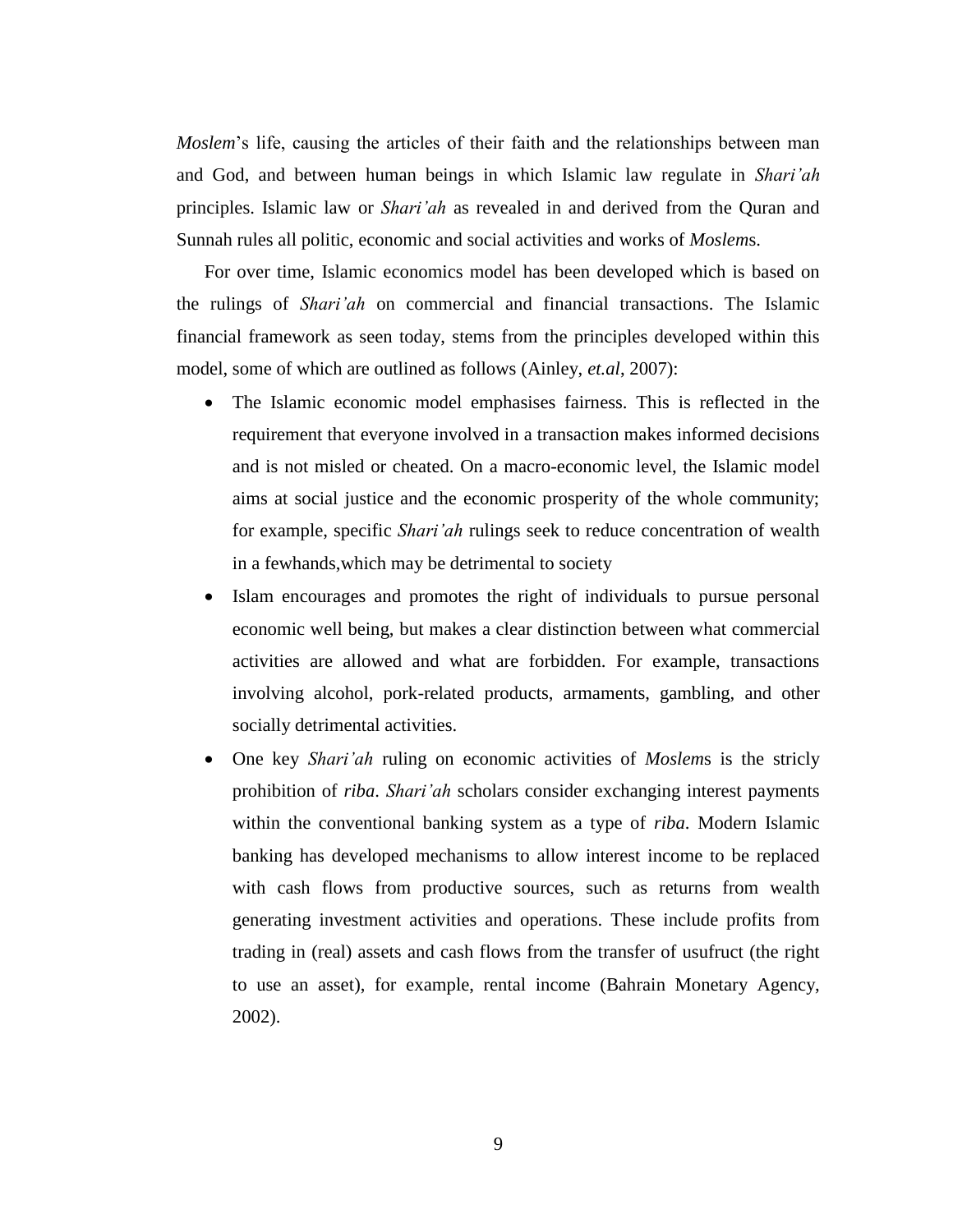The aplication of Islamic economic can be seen in Islamic finance and banking. In terms of history, Islamic finance started in earnest in the 1970s with personal initiative of the concerned *Moslem*s to address the problem of *riba*. Its growth has been accelerated in case of some countries that operate and also the areas of finance which has been exerted. But one of the problem is some of reliable data are not available in case of Islamic finance at the country, regional, or global levels. In current years, many Western multinational financial institutions such as Citigroup and HSBC that estabilished offering Islamic financial products in some Arab countries (especially Bahrain and UAE) and also to a lesser extent in Western world ((including the USA and UK, where HSBC offers various Islamic financial products in New York and London, including home financing, checking accounts, etc) have been attracted by this industry. Dusuki and Abdullah (2007) find out how to distinguish between Islamic banking paradigms and model to conventional banking. Islamic banks purpose to create a fair and balanced society as prescribed by the Islamic economics. Choudhury and Hussain (2005) state that since the twentieth century Islamic banks have emerged and they rely on the resources based view to offer banking services. All financing instruments are based on the Islamic law. The prominent idea of Islamic banking is the prohibition of interest and profit loss sharing. Ghannadian and Goswami (2004) state this by conforming that the main Islamic banking principles are risk and profit loss sharing.

Furthermore, nowadays Islamic finance has spread to some areas in Asia, and it has grown fast in Eastern of Asia especially Malaysia. This country became the first to found the Islamic Inter-bank Money Market (IIMM), the full-fledged Islamic stock broking company, the corporate sukuk (Islamic bond) and the Islamic unit trust. However, there is such a pro-contra opinion in Islamic banking in Malaysia since its government allows *bay al-inah* or buy back sell transaction. The Malaysian *shari'ah* scholars validate the practice of *bay al-inah* based on two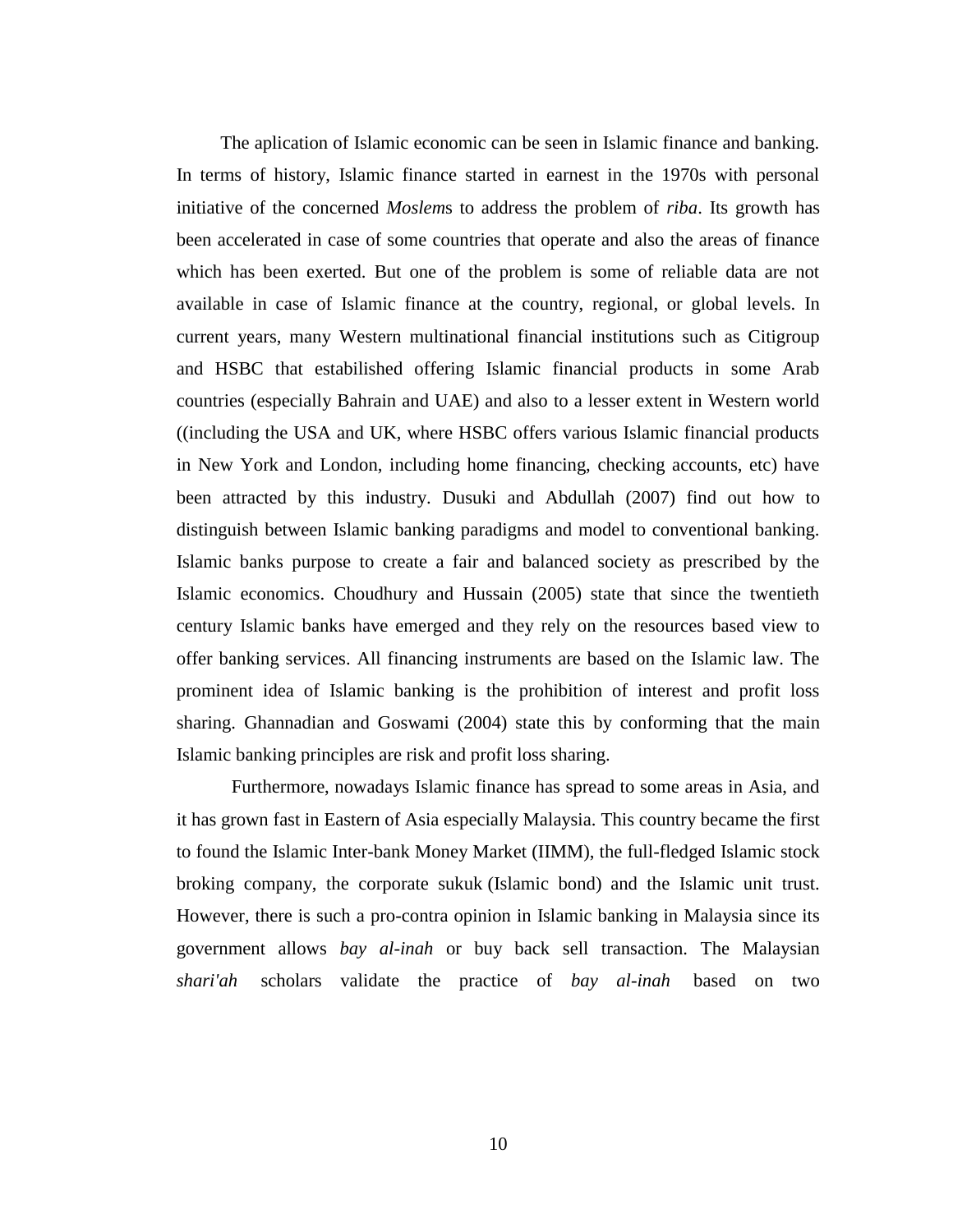main justifications  $10$ . Firstly, they state that the contract is not clearly prohibited either in the Quran or in the Sunnah. They do not admit the validity of the hadith which indicate the prohibition of the contract.

Secondly, the Malaysian scholars argue on the basis of *maslahah*, in which refers to the need of *Moslem*s contemporary society. The scholars admit the argument that, for instance, credit card has become an important banking facility for majority of *Moslem*s. In today's world, the card is important for daily business dealings and commercial transactions. Wondering this case, the scholars support the bank's idea to create a credit card that is *shari'ah* compatible. In this terms, *bay al-inah* is seen as a key contract due to it provides a *makhraj* (mode of problem solving).

In this case, *bay al-inah* implemented in Malaysia mosly is due to the rulers analyse this contract will bring *maslahah* to arouse Islamic banking in Malaysia, particularly at the first periode of Islamic banking estabilished. In perspective of *siyasah shar'iyyah itself*, any measure that brings people closest to *maslahah* and furthest away from *mafsadah* partakes *shari'ah*, even if it has not been proved by Prophet (PBUH) and Divine relevation.<sup>11</sup> *Bay al-inah* as perspective of Malaysia's government has brought any *maslahah* those mentioned above. In the other country such as Bangladesh, Islamic banks have been operating in Bangladesh for about one and half decade alongside with the conventional banks.<sup>12</sup> Out of over 39 banks only five banks (including one foreign Islamic bank) and two Islamic banking branches of a conventional bank have been working on Islamic principles. Such as any other conventional banks, they do manage deposits and produce loans. But their modes of operation, based on *shari'ah* principles is different from the other conventional

 $\ddot{\phantom{a}}$ 

<sup>&</sup>lt;sup>11</sup> According to Ibn Taimiyah in Mohamad Hashim Kamali, "Siyasah Shar'iyyah or the Policies of Islamic Government," (The American Journal of islamic Social Sciences, vol.6 No. 1,1989) p. 59

<sup>12</sup> Sarker, Md. Abdul Awwal. "Islamic Banking In Bangladesh: Performance, Problems & Prospect". *International Journal of Islamic Financial Services Vol. 1 No.3*.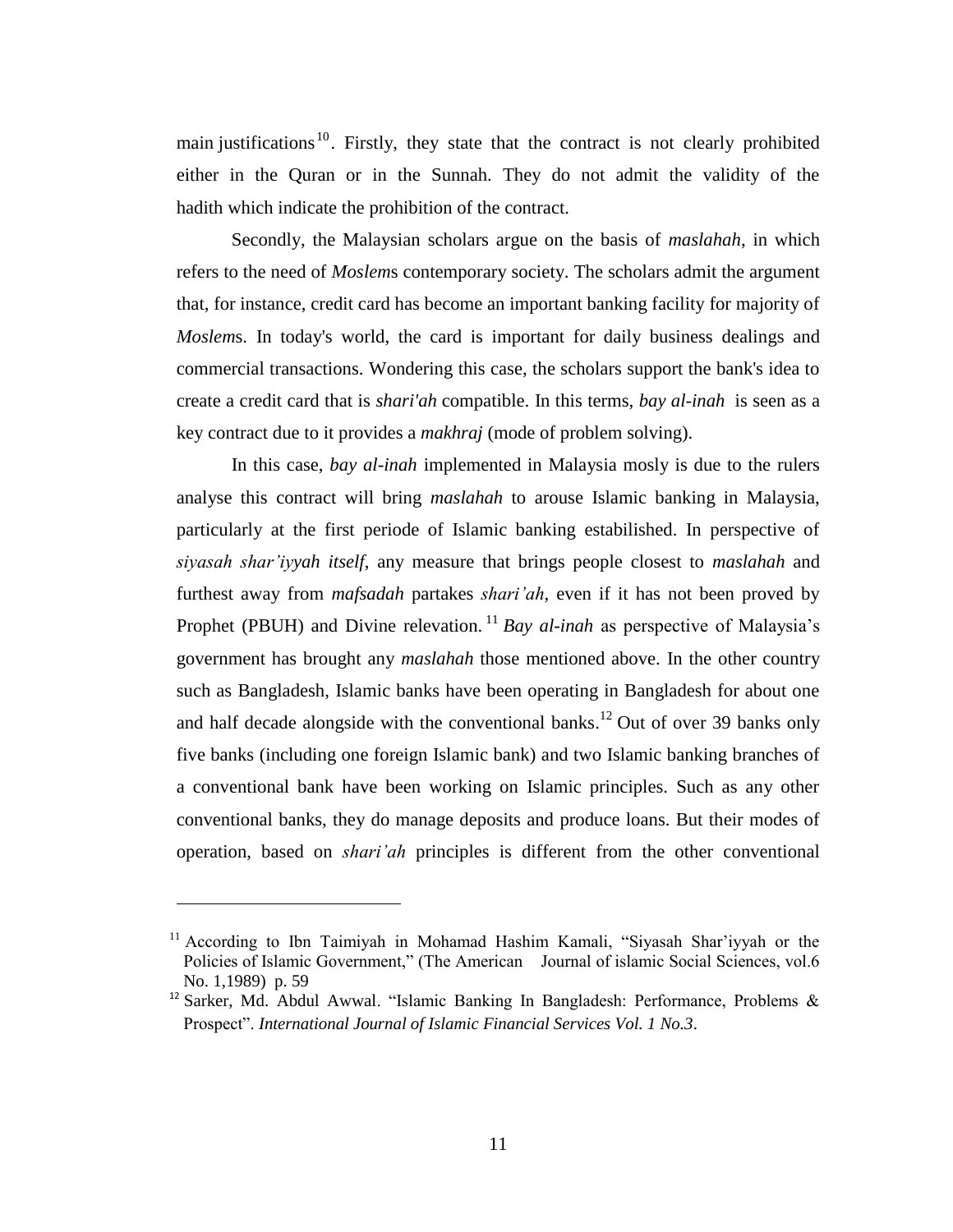banks. However, the five Islamic banks operating in Bangladesh are Islamic Bank Bangladesh Limited (IBBL), Al Baraka Bank Bangladesh Limited (Al-Baraka), Al-Arafah Islami Bank Limited (Al-Arafah), Social Investment Bank Limited (SIBL), and Faysal Islamic Bank of Bahrain EC (FIBB) .

#### **3. Data and Methodology**

Given the objective of the present researches, data requirement and the availability of time and resources, this study is gathered data from secondary sources, such as Central Bank of Iceland, and International Financial Statistic International Monetary Fund (IFS IMF). This research will employ both of quantitative and qualitative methods for analyzing data and object of study. In short, the qualitative method applies historical approach and policy study analyzes in order to strengthen the analysis. Meanwhile, the quantitative methods cover financial and econometric analysis as follows.

Financial analysis is applied in order to explain the economic conditions and to proof the negative impact of the presence of interest rate in the economic system. To do so, this research will observe macroeconomic of Malaysia as a case study. The geometric mean of both money supply (M2) and the geometric mean of real GDP are computed, as follows:

$$
FV = PV (1+i)^{n}
$$
 (1)

where,

FV : Future value

PV : Present value,

*i* : Interest rate

n : number of years.

After calculate the geometric mean, then we compute the inflation in Iceland, as follows.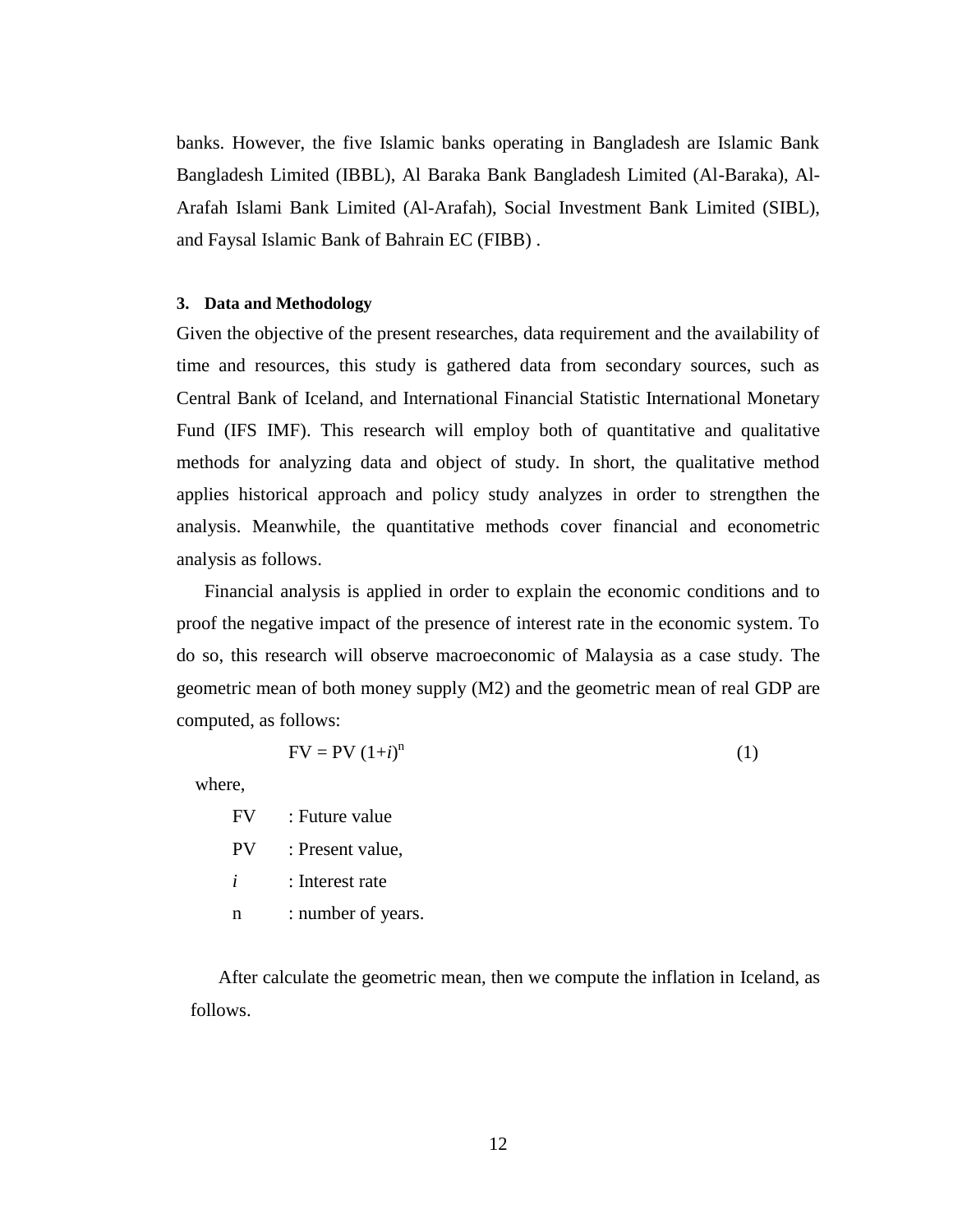Inflation = 
$$
\frac{1 + \text{Geometric mean for M1}}{1 + \text{Geometric mean for GDP}}
$$
 (2)

The Ordinary least square (OLS) as an econometric model will be used for assessing the estimated coefficient. Both M2 and real GDP are measured in natural logarithm (Ln) in order to smoothen the results. Each of M2 and real GDP are regressed through the time aimed to capture the trends of those variables over 10 years. **The econometric model used in OLS** are built as follows:

Ln M1  $= \alpha_0 + \beta_{1t}$  (3)

Ln Real GDP =  $\alpha_0 + \beta_{1t}$  (4)

where,

t : time as the data collected from 2000 until 2010

Real GDP: Measuring the real economy.

M2 : Consisting M1 plus short-term investment accounts such as time deposits, money market deposits accounts, money market mutual fund shares.

Notice, if the coefficient of M2 is bigger than the coefficient of real GDP, thus the country is occuring severe economic problems, i.e., money supply grows much faster than real GDP. In other words, it indicates that the real side of economy incapable to compete with the monetary side of the economy and leave the country with several economic problems.

## **4. Islamic State and Islamic Economic: A Preliminary Framework**

## **4.1. Islamic Government Towards Islamic State**

Islam nowdays plays different roles in the governments of countries where moslem are in the majority. Its role in government, however, varies widely even in predominantly moslem countries. Lineback (2005) divides the role of Islam into four categories as follows. Amongst 44 moslem countries around the world, 10 are declared Islamic states meaning that Islamic law is deeply applied into the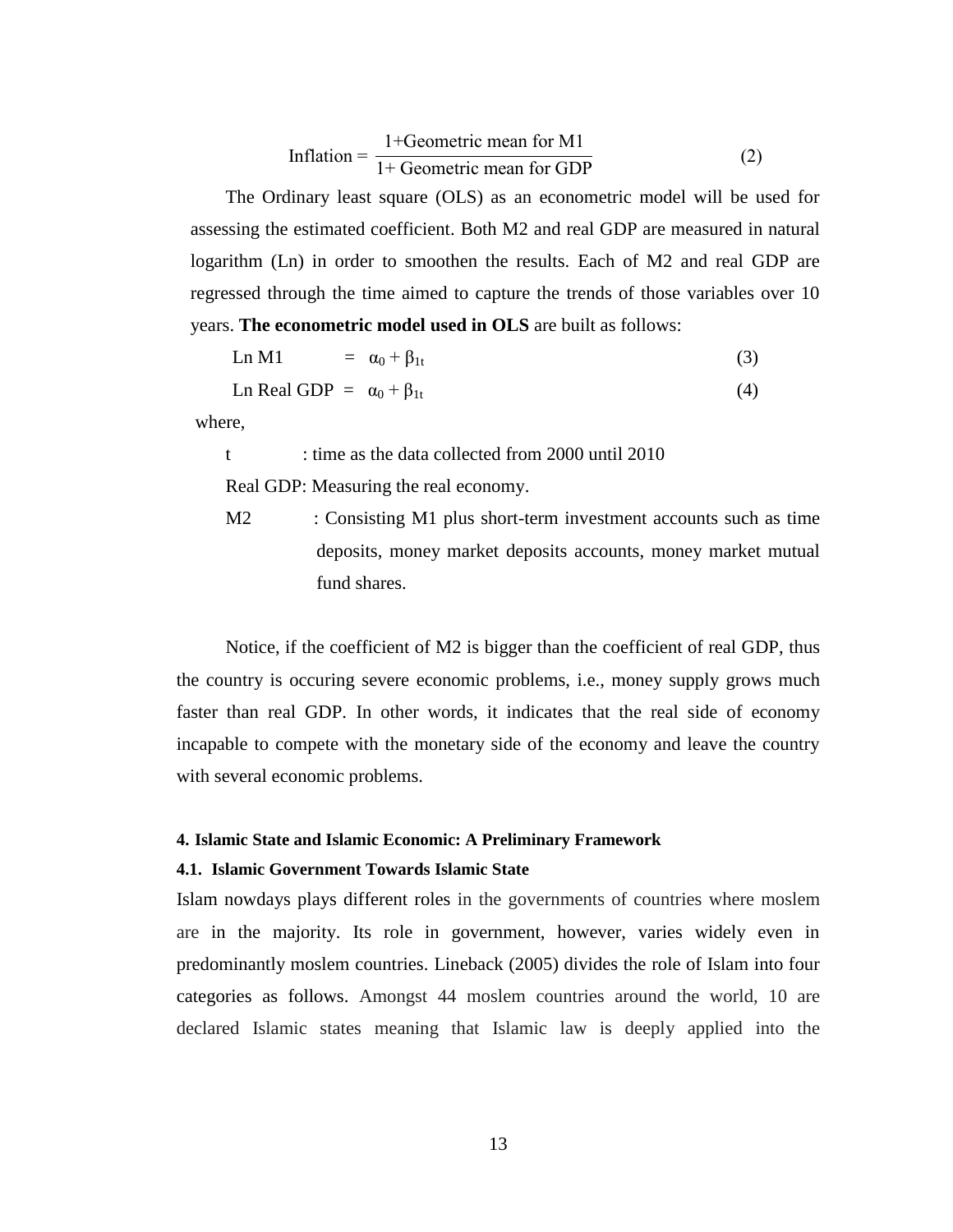constitutions of these countries, including the obligation for women to cover their bodies from head to toe. There are 12 countries that have declared Islam as the state religion, but whose civil laws do not specifically follow *shari'ah*. The *ulema* (clergy) is powerful in these countries, but not all powerful. These countries may have civil courts that are independent from the *ulema* and government officials who are not clergy. The harshest forms of *shari'ah* are typically avoided and governments tend to be more liberal toward personal behaviors than those in Islamic states. These first two groups are considered the core of Muslim counties across southern Asia and North Africa. Next, in the third category there are 11 states whose constitutions simply do not declare any religion, hence some Islamic laws are not applied. These 11 countries are located peripheral to the geographic core of Muslim states. Finally, the fourth group includes declared as secular states whose constitutions acknowledge the diversities of religions within their borders, so that adherents of all religions have some constitutional rights. This is a very significant issue because minorities are afforded some protection under civil law.

Reffering to these categorization, it implies that Islamic state will be established since the agent deals with Islamic values, i.e. Islamic government. Although, there are 10 countries declared as Islamic state, however, the presence of interest rate in the moslem countries economy has implicitly proven that the power of Islamic government is absent in this world. Here, the need of *siyasah shar'iah* to build Islamic government before establish Islamic state becomes an obligatory. Since the politic system is under Islamic law, hence the governance of all transactions in society will invoke with *shari'ah* rulings, including economic activities. In this matter, Islam concerns on the establishment of an economic system in order to guarantee the sustainability of two broad elements, i.e. (a) accomplishment of basic needs for all individual within society including those who may be incapacited or handicapped and (b) a fair reward of extra comfort elegance to the superior skill and enterprise through lawful means. The basic needs, specifically, are food, clothing, and shelter (Khan and Syed, 2009).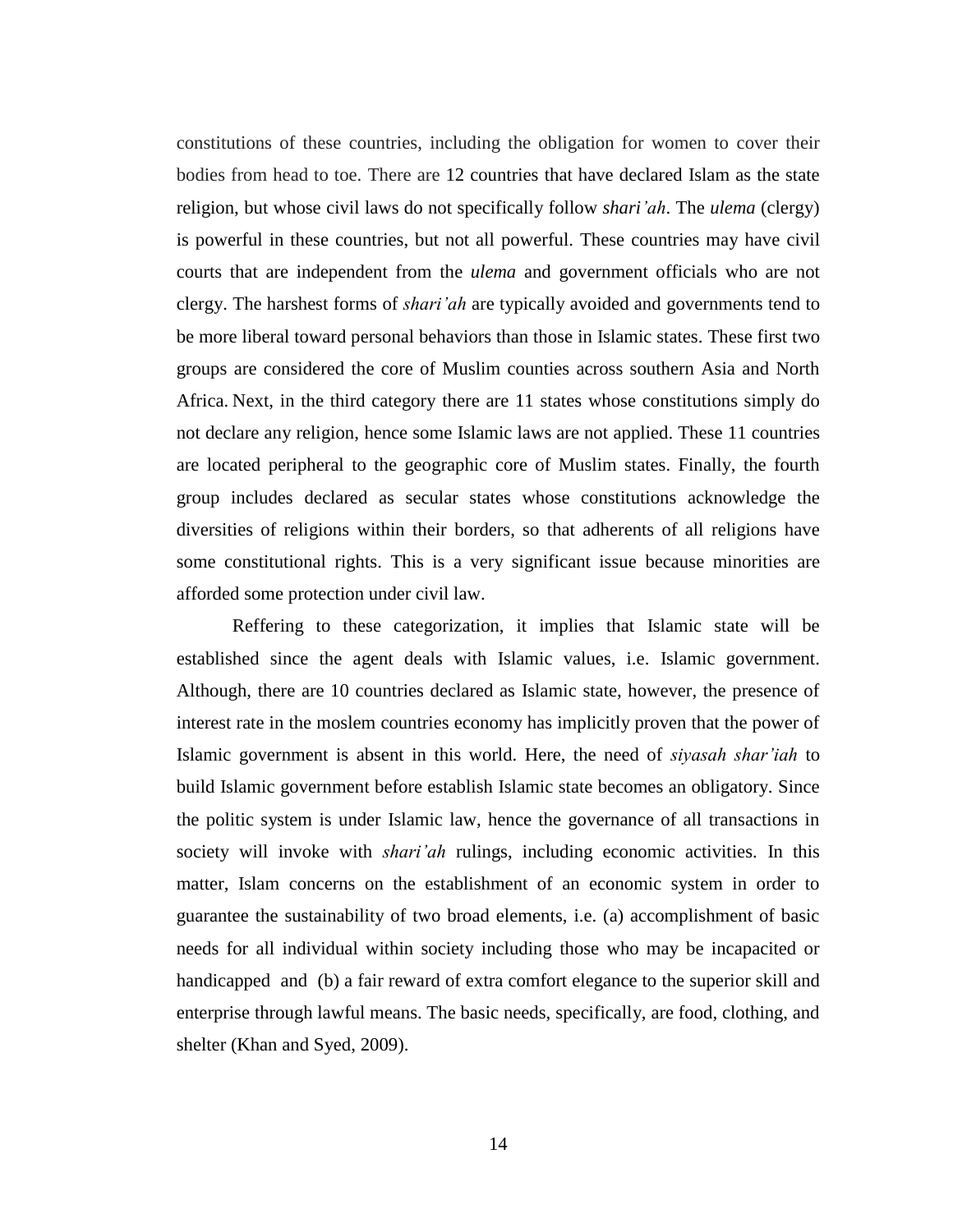## **4.2. Islamic Government and Islamic Economy**

Historically, under the reign of caliphate Sayyidena Omar Ibn Al-Khattab, the economy of moslem *ummah* was a resource-surplus. In this case, fiscal policy effectively worked and became one of the economic engine through foreign trade expansion. Meanwhile, monetary policy was not intensively applied to stabilize the economy. The economy worked in real things and the politics system was applied under the rule of *Shari'ah*. As of Tahir (2011) explains that international trade and mobility of resources provide a natural huge opportunities for building networking with the foreigners and spreading the word of Allah SWT to the world. Government might work toward opening of the economy through developing economic protocols and agreements. In other hand, the economic system of capitalism in recent day is designed for those who greed towards the worldly things. The welfare will never be hold particularly for moslem *ummah*<sup>13</sup>. Meera and Larbani (2009) reveals that the seignoirage of fiat money, the fractional reserve banking (FRB) and interest rate constitute the root cause of uncontrollable fluctuation in the economy creating crises in many countries since this system has been implemented.

Many *ummah* in moslem countries fall under the poverty line. Since interest rate was introduced in the economy and the monetary system was changed from gold base to fiat money, the whole economy of moslem countries is then somehow controlled by the *riba*-system. A gap between real and financial sector becomes much larger and the economic growth is driven by financial sector, e.g. secondary market activities creating bubble economy. Either the economic crisis of Southeast Asia region in 1997 or the occurance of environment disaster today are the obvious "product" of this system. In this case, reffering to Hardi, et.al. (2012) the root cause of natural calamity in Indonesia deforestation is originally "created" by human

 $\overline{a}$ 

<sup>&</sup>lt;sup>13</sup> Ummah refers to society of moslem.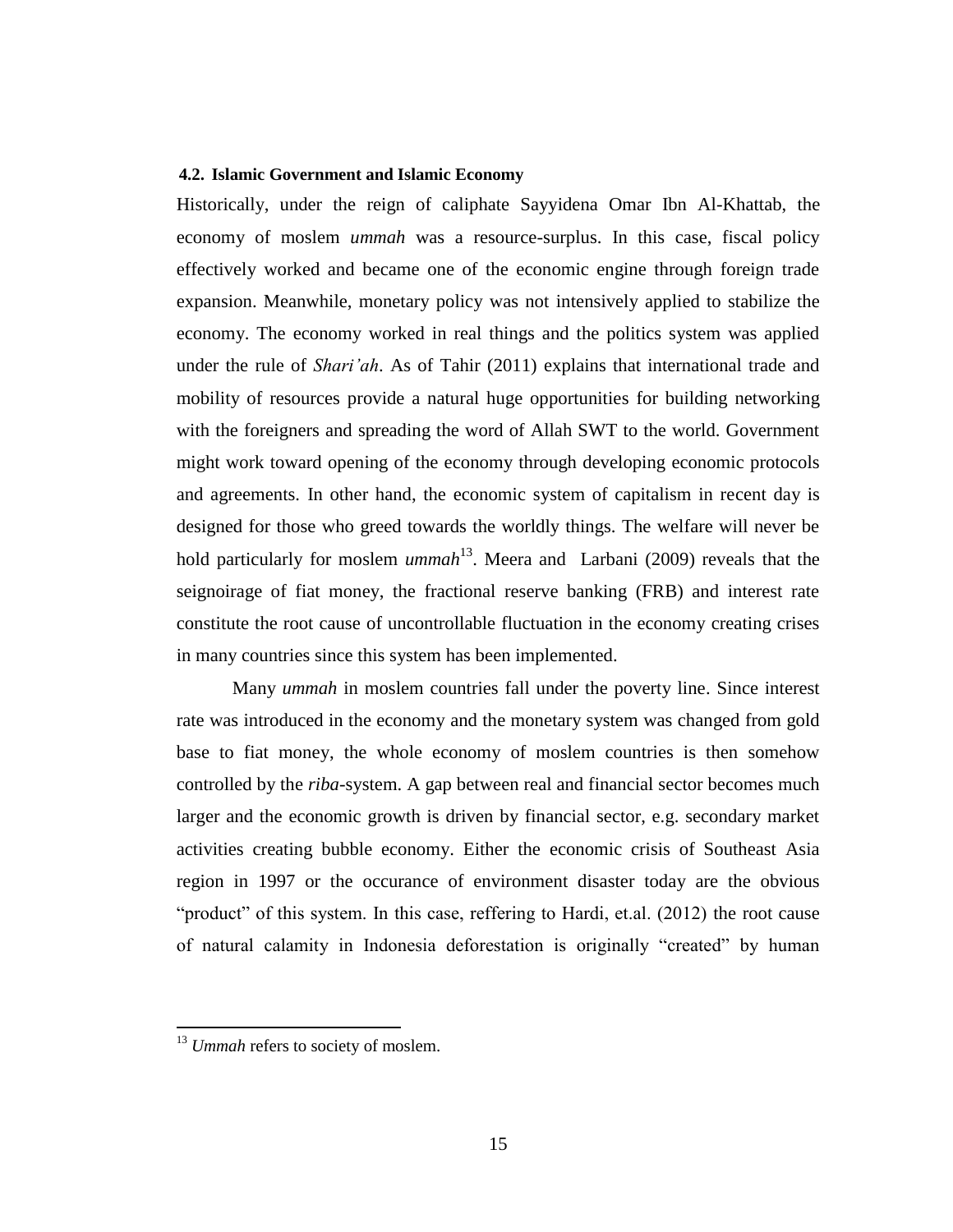being's decission. Since the government, as the *ulu'amr*, agree to deal with economyinterest rate based, thus the "created" disaster will never be avoided.

The two broads elements, as stated earlier, will never be attained under the economic of capitalism as prevails today creating chaotic situation. Islam has prohibited money to be treated as commodity. Unfortunately, the fiat money refers to paper money used widely around the world since the demise of the Bretton Woods in 1971. This fiat money does not have intrinsic value since it does not backed or redeemable by gold. The printing of fiat money enthrones its creator immediately has purchasing power without bearing any risk. Seigniorage constitus the benefit derived from the first use of fiat money. Meanwhile, the FRB means a commercial bank needs to hold a fraction of the deposits of its customers as reserve, while the remaining can be lent out (Meera and Larbani, 2009). The current instability in the existing **e**conomic and monetary system is due to the presence of interest rate. Here, interest rate plays important role that become the engine of this system instrument. The work of FRB, stock or arbitrage activity in banking industries and secondary market will be nothing if there is no interest portion on it. By employing interest rate on the financial instruments, hence it will create ownership out of nothing, without effort and risks, especially for the lender and broker.

Considering these matters, government officers particularly in moslem countries should act as an *ulu'al amr* who supervise and regulate the economy and social activities in line with *shari'ah.* It implies that government might not become an economic agent i.e., it is forbidden to be involved in the economic activities. It is an unfair trade if government is allowed to be a player in the economy due to they will benefit their power for regulating market deals with the main economic purpose, i.e. earning profit. However, Islam does not neglect the role of government to interfere in the situation that might lead to injustice or disputes among the market player. Besides, the market regulation must observe the *shari'ah* rules and regulation in any of its economic transactions. The silent of *ulu'al amr* will cause instability in the society, e.g. the presence of interest rate in the economic system as explained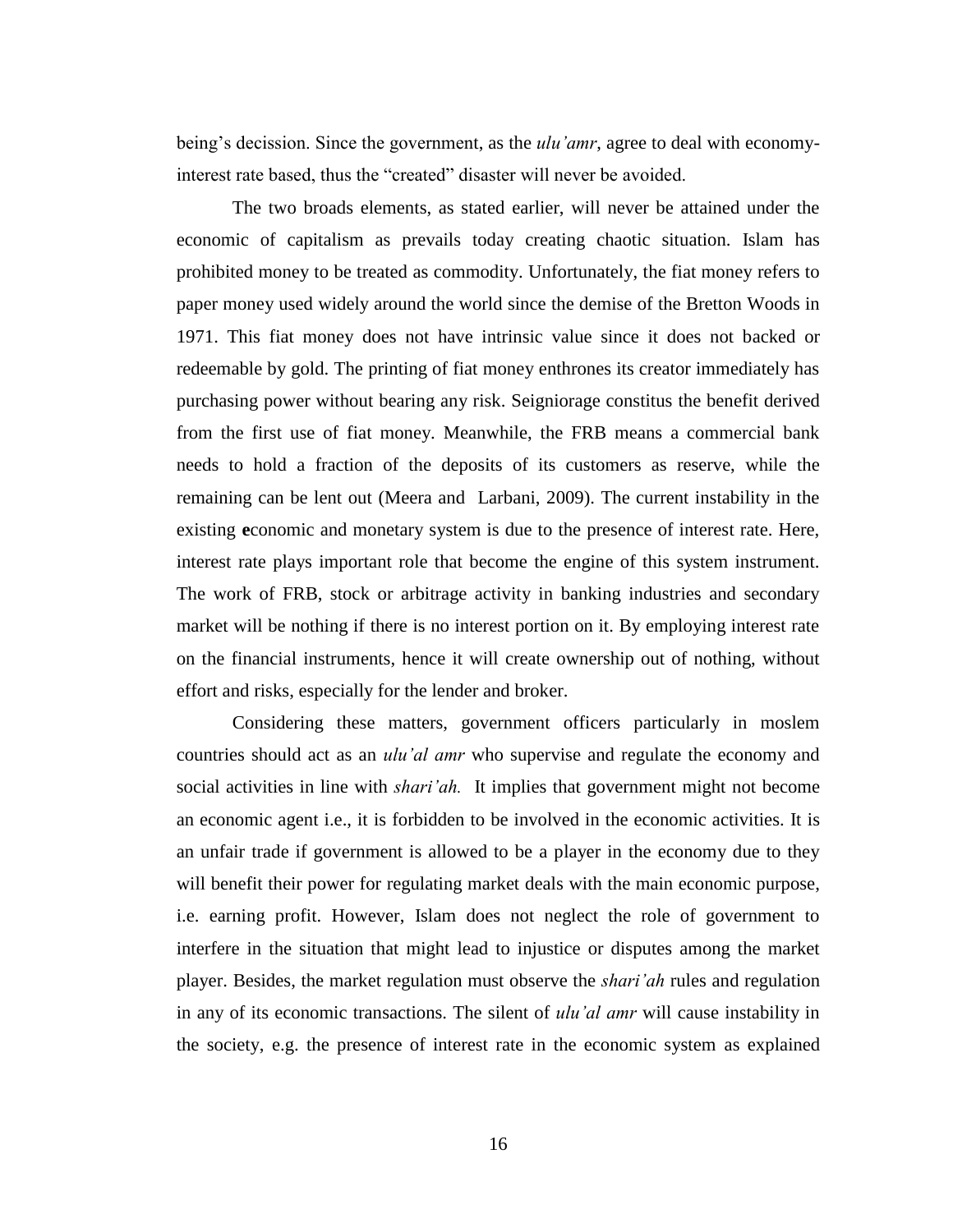above. To this end, government officers as an *ulu'al amr* must know the *shari'ah* rulings in all aspect since he will also act as an agent who directing the life for moslem *ummah*. In fact, in the early era of Islamic state under Prophet PBUH until for Caliphs, the election of leader (government) became a crucial agenda. All of for caliphs basically did not want to be an *amirul mukminin* (leader of Islamic state) since they realized that the tasks of government are very serious and hard. .

Generally, Kahf (2000) elaborates the aims of Islamic government in the economy is constituted from the economic objectives of Islam itself as a way of life. Basically, the economic objective in Islam is based on 2 (two) main involved sectors directly, i.e., private sector and public sector. Meanwhile, philanthropic sector might be regarded as indirectly economic sectors which enables the government to generate revenue through *zakah*, *infaq*, *sadaqat* and *awqaf* since the taxation is not a rule. In Islamic system the economic objective for private sector i.e. individuals system are to comply with the individuals basic needs and wants by earning sufficient income, and to construct welfare and prosperity on the earth.<sup>14</sup> Meanwhile, the economic objective in Islam for public sector i.e. Islamic Government can be classified in two general tasks. The first task is to encourage the private sector to attain material joy, construction, and welfare. This attainment can be acquired by controlling and monitoring the economic activities of private sector in providing basic needs to individuals. If necessary the Islamic government shall fill the gap of production and distribution. The second task of economic objective in Islam for public sector is to safeguarde the moral value of *shari'ah* in economic activities and promoting "the boundaries of what is known as good and as bad". To do so, the government shall establish *Al-Hisbah* (ombudmanship).

Kahf (1991) and Islahi (2008) further explain that the function of *al-hisbah* is aimed to control the activities and transactions of the market from three sides, namely (a) all of activities and transactions must under the rules of *shari'ah,* (b) all of

 $\overline{a}$ 

 $14$  Al-Qur'an verses 11:61, 30:9, 9: 19 and 52:4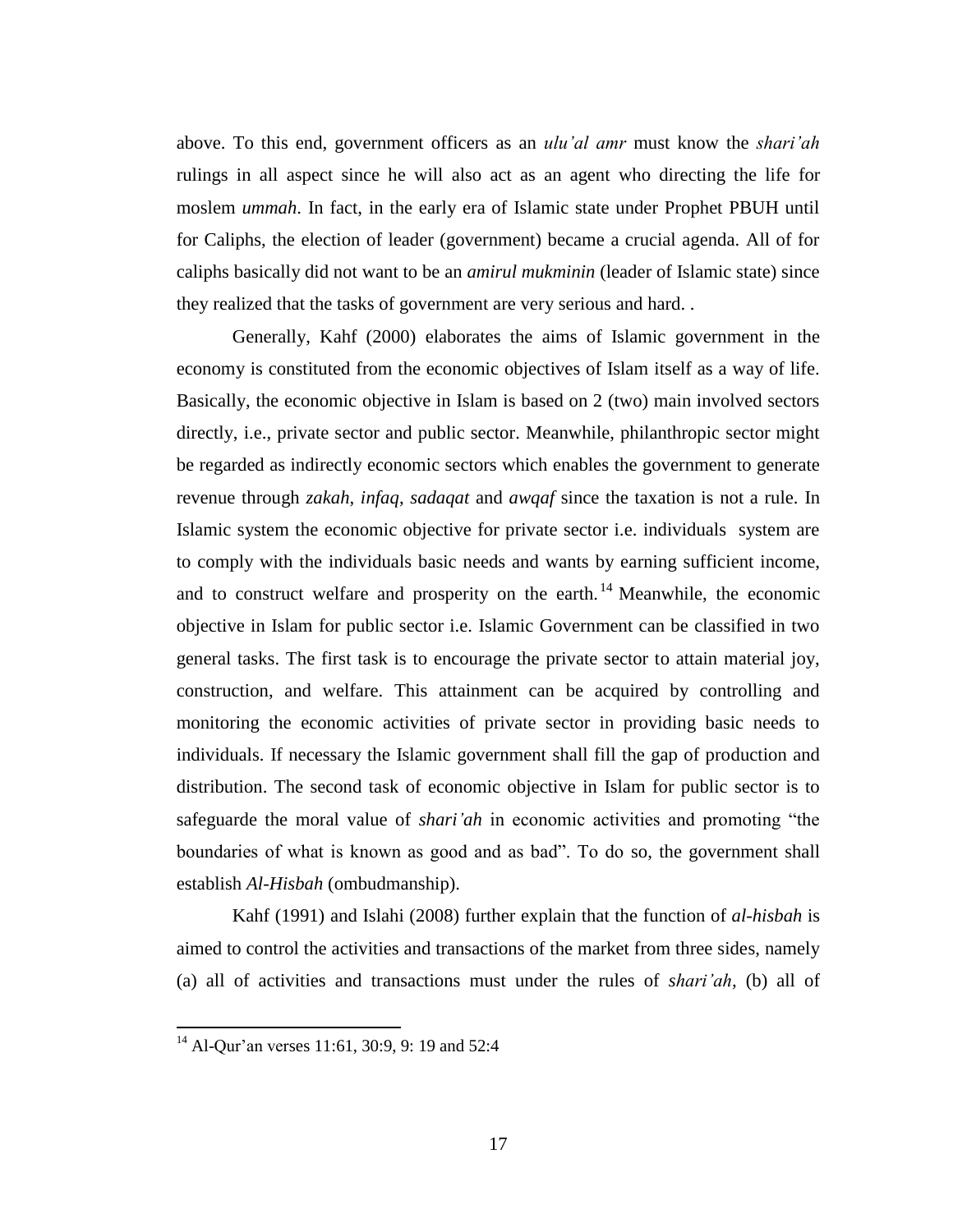activities and transactions have to fulfill the moral value of Islam as a belief system (c) the ombudsman (Muhtasib) is also assigned with the task to ordain "what is known as good and as bad". In detail, Al-Hisbah has some functions such as to control the quality, shari'ah, moral, environment and health. This legislation must ensure that there is no monopoly in the market. Further, the most important tool in Islamic market regulation is pricing aimed to avoid inflection of injustice giving negative effect on the market. Subsidies, licensing, registration and the use of iqta', ihya and hima are the direct tools in Islamic market regulation.

#### **4.2. Islamic Financial Architecture**

## **4.2.1. The "Evil" of Interest Rate**

The issue of the tools of market regulation in Islam is derived from the God revealation consisting of 2 parts, which are *Maqasid al-Shari'ah* and few issues in Sharia'ah rulings. Here, the few issues in sharia rulings deal with the government interventions in the market, e.g., establishing *al-hisbah* (ombudmanship). Since Islam does not admitted trading money for money, hence the fiat-money (paper money) is not admitted. Debt crisis occurred in Eurozone in the middle of 2008 is a product created by the working of compounded fiat-money interest rate as what happened in Iceland.The debt crisis in Iceland was mainly due to higher external debt in view of the failure of the banking sector. It was supported by easy access to cheap money from abroad that have primarily been driven by borrowing from the corporate, government (to finance government spending) and household sectors (domestic consumption). Net debt as percentage of GDP in 2009 was climbed to 55.79 percent compared 7.81percent in 2006 (IMF World Economic Outlook, 2006 to 2009). This condition indicates that in 2009 the confidence of investor significantly dropped in terms of Iceland ability to service its debt. The presence of interest portion on debt creates the total debt compounded. Since a country fails to follow the increasing of total debt along with interest rate by producing more output, hence the money supply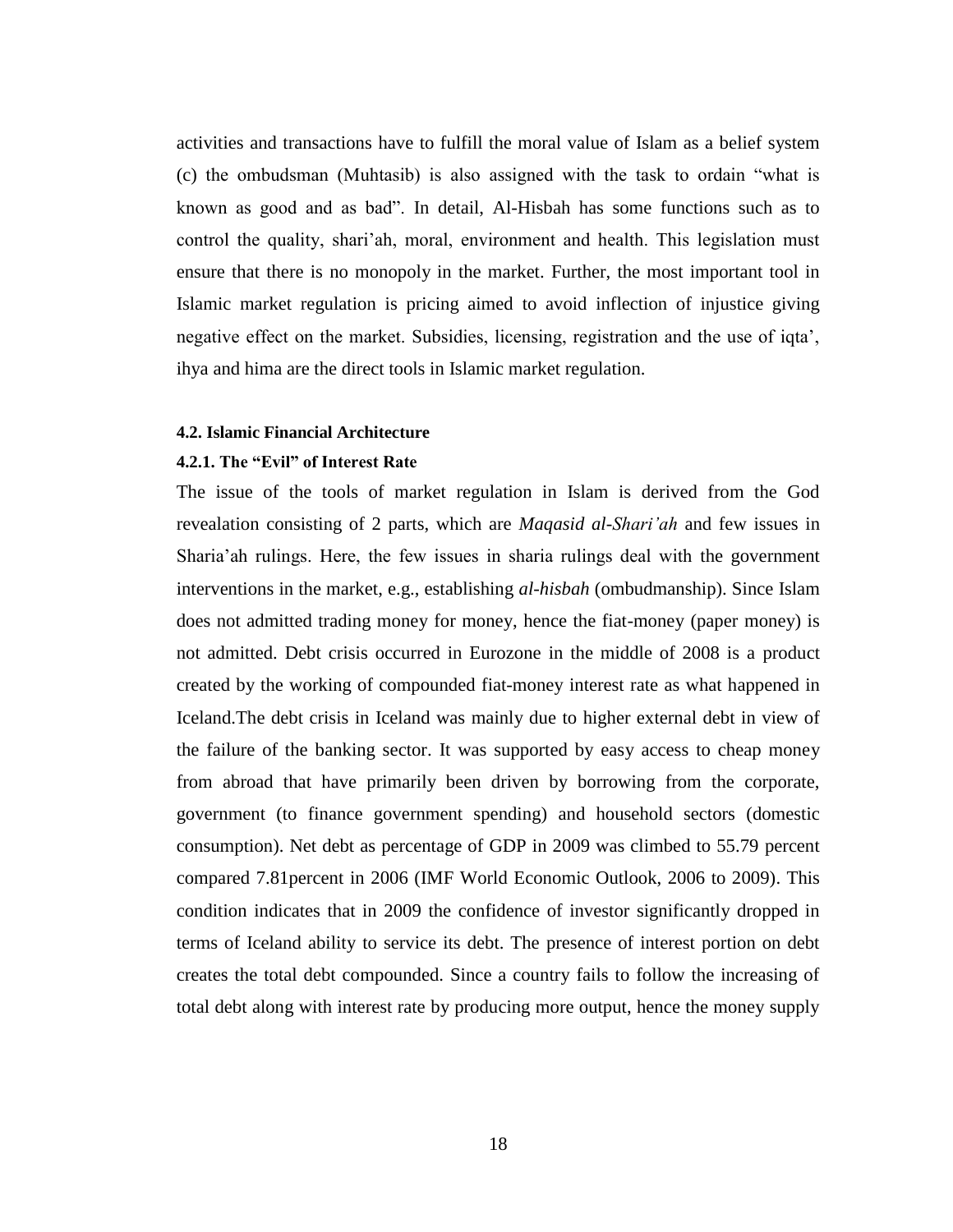rises beyond the growth of their output (GDP). As its concequence, the rate of inflation rises faster and creates the crises.



Source: Central Bank of Iceland. Authors' calculation.

The economic condition of a country can be observed by comparing the growth of money supply and real GDP. From three graphs (1) below, we can be clearly seen that the money supply is much higher than real GDP. In this case, if the growth of money supply is higher than the growth of real GDP, it means that the inflation rate of this country is very high. In the other words, this country will be experiencing severe economic problems. To determine both of the growth money supply and real GDP, we can also employ geometric mean.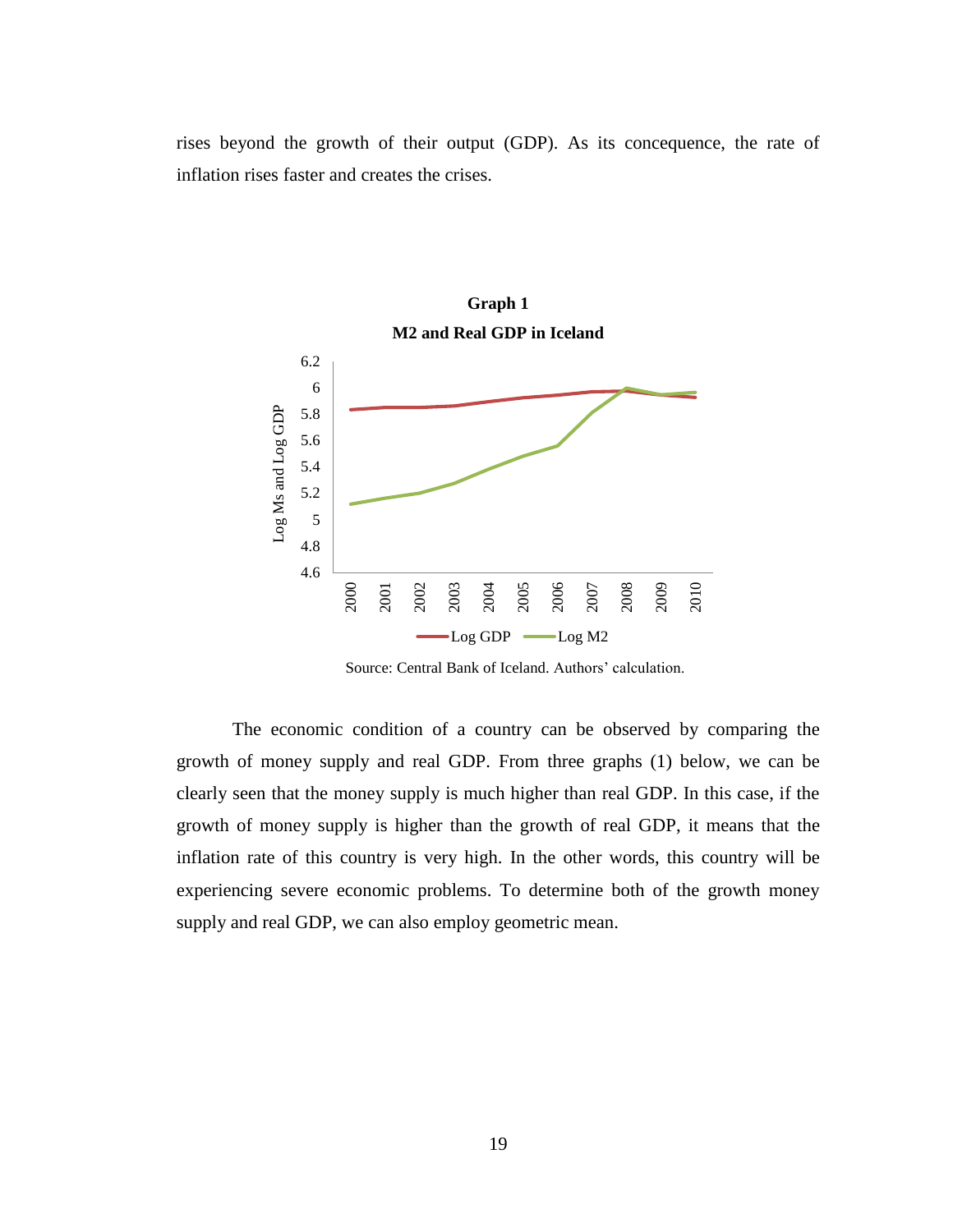|                      | Percentage |
|----------------------|------------|
| Growth of GDP $(i)*$ | 2.18%      |
| Growth of Ms $(i)*$  | 21.51%     |
| Inflation rate       | 18.91%     |

**Table 1 Growth of GDP, MS and Inflation Rate in Iceland (2000-2010)**

Source: Central Bank of Germany, Central Bank of Iceland and IFS. Authors' calculation. (\*computed by Geometric Mean

Table (1) summarizes the result of geometric mean computation showing the growth of money supply in Iceland is higher than the growth of real GDP and the the inflation rate reaches 18.91 percent. Following the established equation (1) and (2), the regression analysis is carried-out based on natural logarithm (Ln) model. Table (4) shows that the estimated coefficient of M1 in Iceland is much higher than the estimated coefficient of GDP. This result also supports the finding of geometric computation as stated earlier. In other words, there is an economic problem, in Iceland, i.e., worst economic crisis.

| Table 4               |                             |            |                           |
|-----------------------|-----------------------------|------------|---------------------------|
| <b>OLS</b> Estimation |                             |            |                           |
|                       |                             | <b>GDP</b> | <b>MS</b>                 |
| <b>Iceland</b>        | $\mathcal{C}_{\mathcal{C}}$ |            | -48.18682 -449.1282       |
|                       |                             |            | $(11.32425)$ $(36.14156)$ |
|                       | Year                        | 0.030818   | 0.230364                  |
|                       |                             |            | $(0.005648)$ $(0.018026)$ |

Source: Central Bank of Iceland and IFS. Authors' calculation. Standard error in parentheses.

#### **4.2.2. Basic Islamic Financial Framework: Free Interest Banking**

The most crucial objectives of Islam is to be aware greater justice in human society. The absence of justice in a society will ultimately create destruction (Qur'an 57:25). Justice needs a set of rules or moral values accepted and trully agreed by every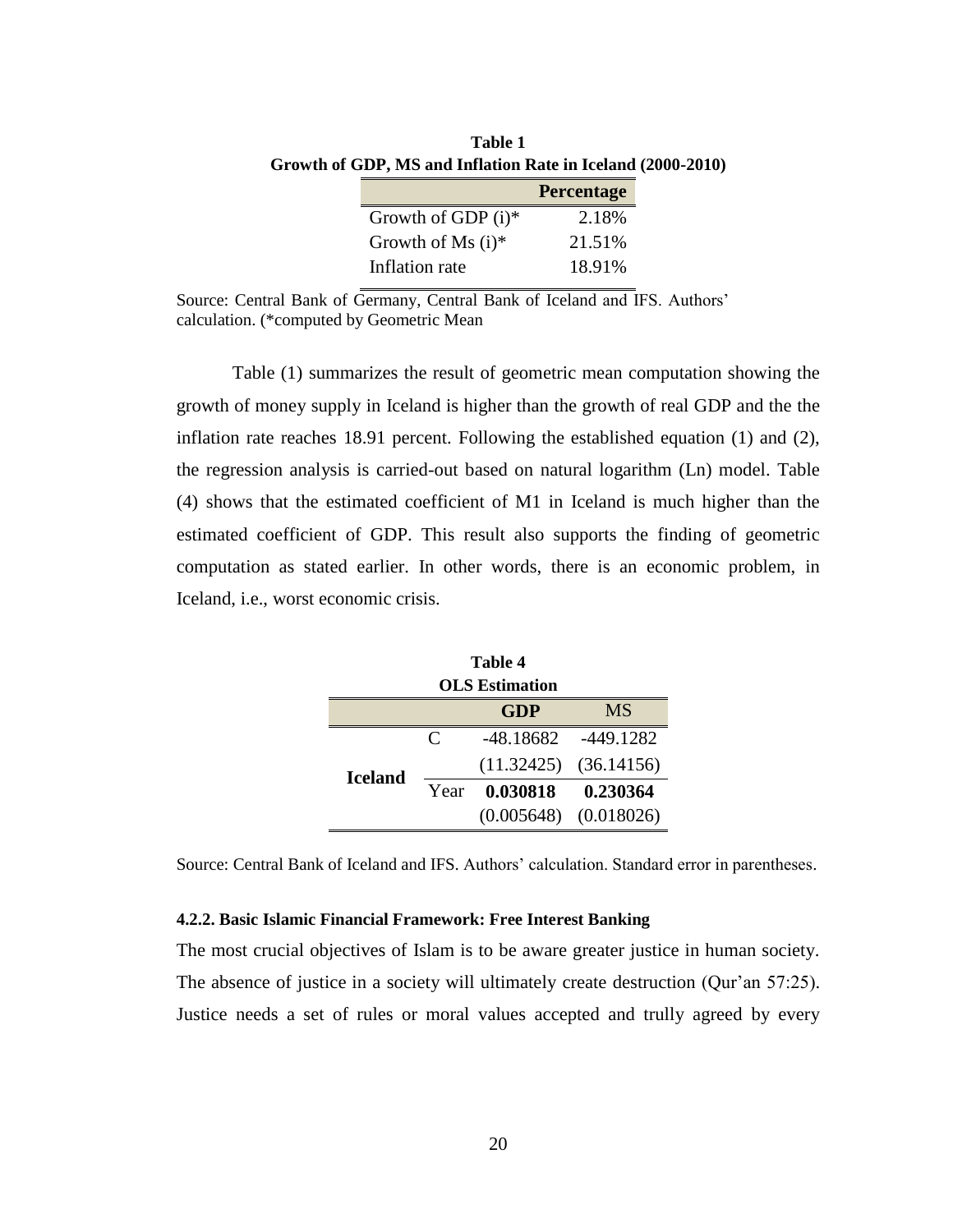individual in the society.The financial system may be able to promote justice if in addition to be strong and stable. It satisfies at least two conditions based on moral values (Adel, 2010). First, the financier should also share in the risk so as not to shift the entire burden of losses to the entrepreneur. Second, an equitable share of financial resources spread by financial institutions should become available to the poor to help alleviate poverty, expand employment and self-employment opportunities and, thus it will reduce inequalities of income and wealth.

To fulfill the first condition of justice, Islam requires both the financier and the entrepreneur to equitably share the profit as well as the loss. To do so, the basic principles of Islamic finance admits "no risk, no gain". This should help introduce greater discipline into the financial system by motivating financial institutions to assess the risks more carefully and to effectively monitor the use of funds by the borrowers. Contrastingly, conventional system recognizes interest rate which is the same as *riba*. Islamic financial system strictly prohibits *riba* in its transaction since it is clearly stated both in Quran and Sunnah.

Fundamentally, the developmental role of Islamic banking and finance is almost similar with its conventional counterparts. Both financial intermediaries offer to mobilize savings from the surplus sector and conduct a credit allocation function to the deficit sector. The most impotant difference being in the nature of financial contracts applied in these markets. For example, in Islamic banking, the contract of *al-bay'* (selling) changes the contract of loans. The prominent issue for this replacement is the prohibition of interest as *riba*. The payments and receipt of interest must be avoided by deposit taking and financing activities due to one of the reason as always related with the distributional issue that has often been used to explain the evils of *riba*. Since profits from *riba* or interest are created without the existence of *'iwad* (an equivalent countervalue) *riba* constitutes an unlawful gain as it is created without risk-taking and value-addition activities (Haque, 1995).

Literatures on Islamic banking often state that people or institutions who benefit from *riba* conduct so without taking work and effort into the business transaction.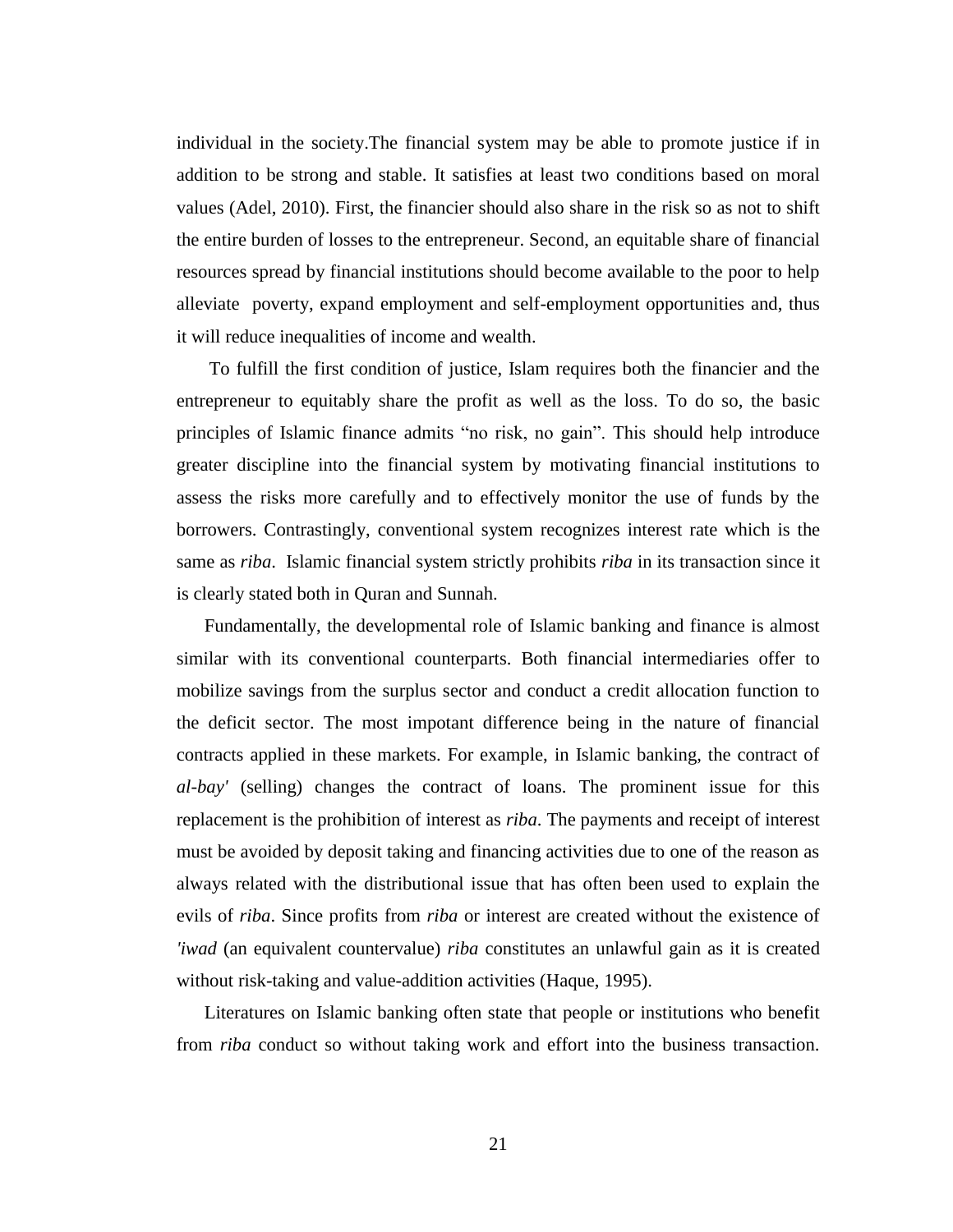These return is contractual in nature that lenders hold a legal claim. Lenders are allowed to fail to make full repayments of capital and interest to do legal action against borrowers. Bankruptcies and business closure are common examples of punitive damages of the interest system. When capital owners are permitted to create wealth in this way, they become richer by virtue of the capital accumulation in which the *de facto* machine is interest. On the other hand, people who joint to risk-taking and value addition (the borrowers) are bound by the law to repay both capital and interest even if the business fails to obtain profits. It can be seen that in the long-run period the distribution of income will work in favour of the lending sector.

The European economic crisis, like in Iceland, showed message to this. May debt ridden companies gets back no protection under a regime where defaulters are punished discretely even if they can still perform a positive role in economic development. For instance, it is common work among banks to accept stocks as collaterals on loans. Banks recall loans were seen by the stock market meltdown across the emerging market countries in 1997 when the value of collaterals depreciated. It halted factory operations leading to colossal layoffs and loss of income. Under a collapsing currency system are too acutely suffered by borrowing via the bond market. Depreciation of currencies arise from panic selling of stocks and it is followed by short-selling of affected currencies impact on borrowers in a big way as they must continue to pay debt in hard currencies.

#### **5. Conclussion**

Islamic state will be estabilished since the *shari'ah* law is able to be properly implemented. People not only live for this life (*duniya*), but also they have to consider for hereafter (*akheerat*). Thus they have to allow everything in the sake for Allah by following *Shari'ah* principles. In this context, *Shari'ah* principles will be administered when the ruler or government purposes solely for worshiping to Allah. Unfortunately, not all of moslem country choose to authorize *Shari'ah* principles as base of law. Lineback (2005) divides a state where moslem becomes majorities into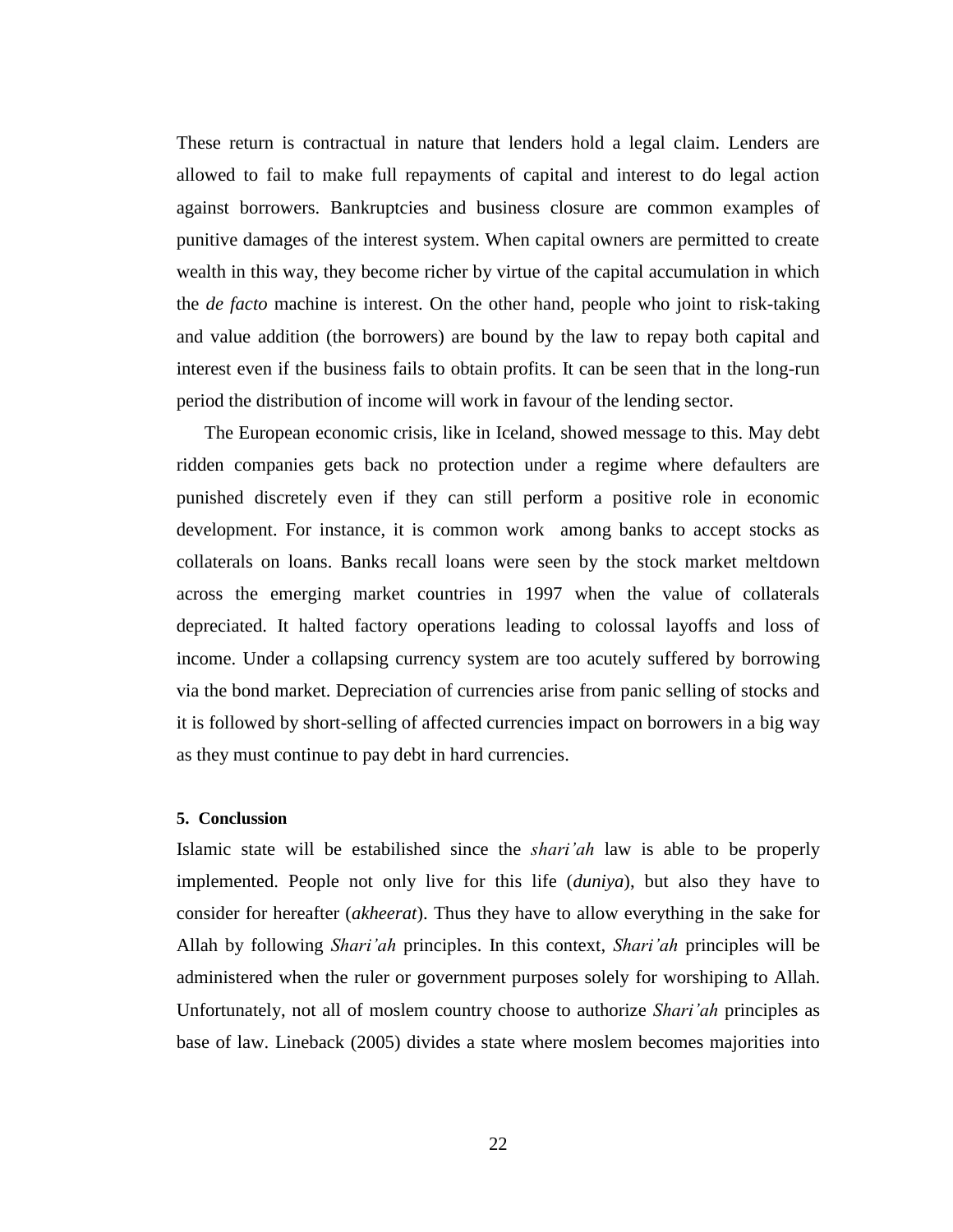four categories, namely Islamic states, Islam as the state religion, States whose constitutions simply do not declare any religion, States declared as secular states whose constitutions acknowledge the diversities of religions within their borders. These first two groups are considered the core of Muslim counties across southern Asia and North Africa.

Reffering to these categorization, the Islamic state will be established since the agent deals with Islamic values, i.e. Islamic government. The existence of interest rate in the moslem countries economy has implicitly proven that the power of Islamic government is absent in this world. Here, the need of *siyasah shar'iah* to build Islamic government before establish Islamic state becomes an obligatory. Since the politic system is under Islamic law, hence the governance of all transactions in society will invoke with *shari'ah* rulings, including economic activities. In economic matters, for example, it is important to avoid *riba* or interest since its tenet is contrary with justice, one of the main principle that have to be cared of. Moreover, interest is clearly forbidden both in Quran and Sunnah, thus Islamic state is crucial issue to be paid attention by the moslem citizen. Debt crisis occurred in Eurozone in the middle of 2008 is a product created by the working of compounded fiat-money interest rate. Iceland, for instance, has been at the centre of the Eurozone debt crisis by having the highest levels of public debt and one of the biggest budget deficits. It has been proven by geometric mean and OLS that interest rate is the root cause of economic disaster. Since Islam does not admitted trading money for money, hence the fiat-money (paper money) is not admitted.

In Islamic state concept, the establishment of *Al-Hisbah* (ombudmanship) becomes an obligatory due to safeguards the moral value of *shari'ah* in economic activities and to promote "the boundaries of what is known as good and as bad". The major function of *al-hisbah* is to control the quality, shari'ah, moral, environment and health. Technically specaking, the *muhtasib* (ombudsman) will supervise market from three sides, namely (a) all of activities and transactions must under the rules of *shari'ah,* (b) all of activities and transactions have to fulfill the moral value of Islam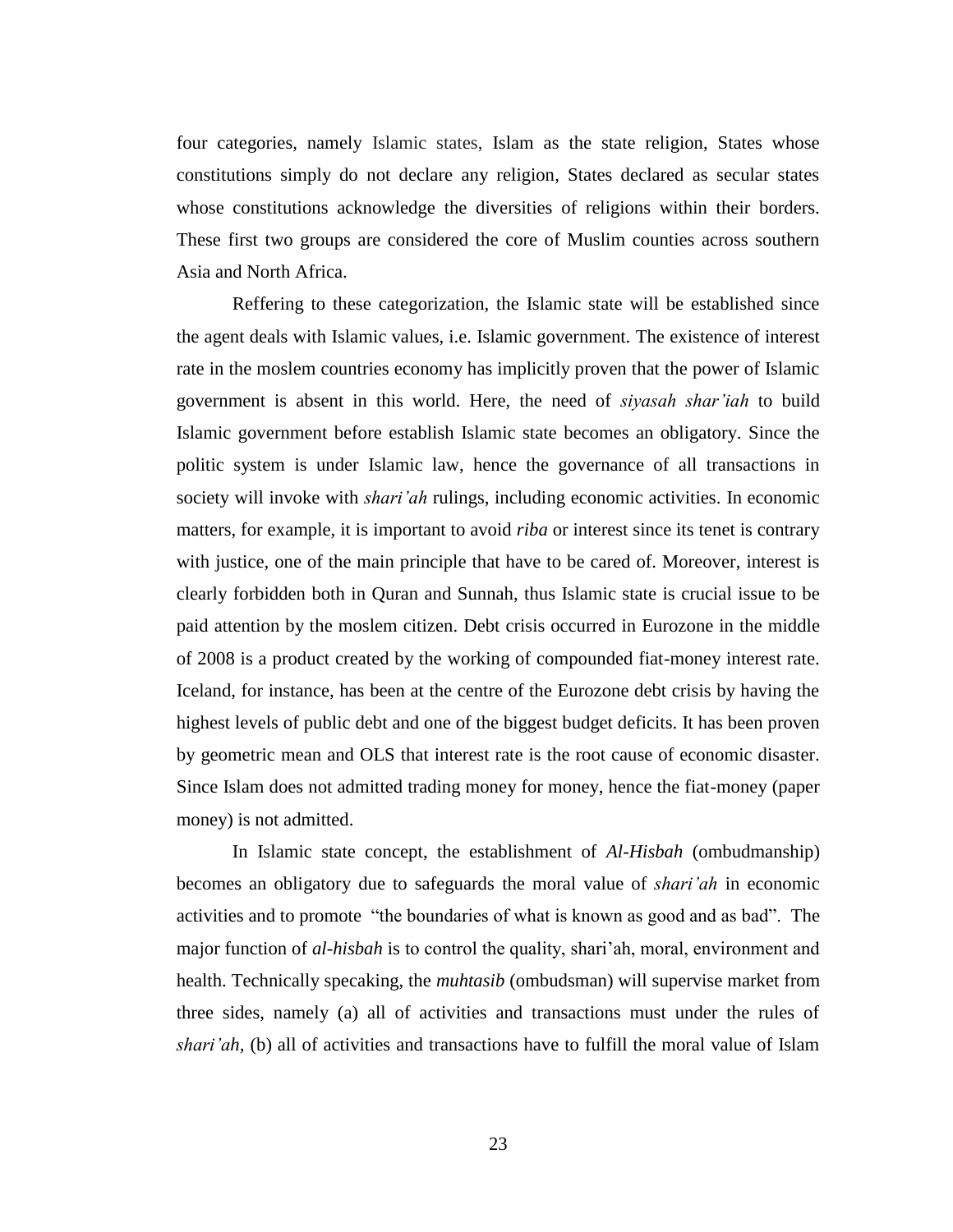as a belief system (c) the ombudsman (Muhtasib) is also assigned with the task to ordain "what is known as good and as bad". Thus, this legislation will ensure that there is no monopoly in the market.

#### **References**

- Ahmed Adel, "Global financial crisis: an Islamic finance perspective". International Journal of Islamic and Middle Eastern Finance and Management Vol. 3 Iss: 4, 2010. pp. 316
- Ainley, M., Mashayekhi, A., Hicks, R., Rahman, A. and Ravalia, A. 2007. "Islamic finance in the UK: regulation and challenges". Financial Services Authority : London, 2007.

Central Bank of Iceland. http://www. cb.is/the-bank/

Choudhury, M.A. and Hussain, M.M. 2005, "A paradigm of Islamic money and banking",

International Journal of Social Economics, Vol. 32 No. 3.

- Dusuki, A.W. and Abdullah, N.I. 2007, "Why do Malaysian customers patronise Islamic banks?", International Journal of Bank Marketing, Vol. 25 No. 3
- Dusuki and Abozaid (2007). Quoted from Dusuki, Asyraf Wajdi. "Challenges of Realizing Maqasid al-Shariah (Objectives of Shariah) in Islamic Capital Market: Special Focus on Equity-Based Sukuk." *Conference on Islamic Capital Market, Organised by Centre for Islamic Management Studies University Sains Malaysia.* Penang: University Sains Malaysia, 2009. Ghannadian, F.F. and Goswami, G. 2004, "Developing economy banking: the case of Islamic banks", International Journal of Social Economics, Vol. 31 No. 8.
- Ghannadian, F.F. and Goswami, G. 2004, "Developing economy banking: the case of Islamic banks", International Journal of Social Economics, Vol. 31 No. 8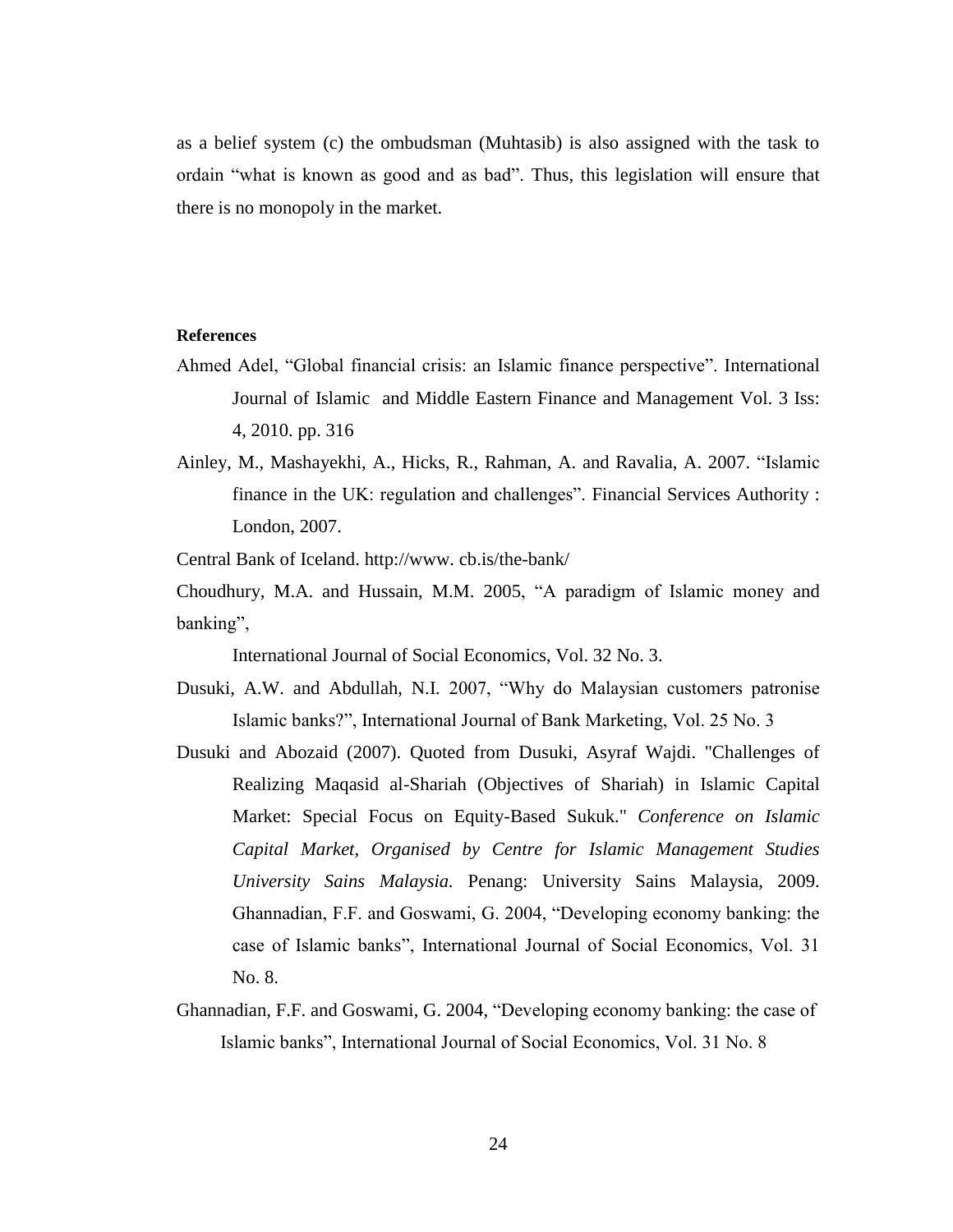- Hardi, Amirullah Setya; Widodo, Tri; Putriani, Diyah; Kayadibi, Saim. "The Root Cause of Indonesia Environment Degradation: An Islamic Economics Perspective". *Paper presented in The 5th International Indonesia Forum Universitas Gadjah Mada - Yale University.* Yogyakarta, Indonesia: July, 10<sup>th</sup> 2012.
- Haq, Irfan Ul. 1996. *Economics Doctrines of Islam: A Study in the Doctrines of Islam and Their Implication for Poverty, Employment and Economic Growth.* USA: The International Institute of Islamic Thought. pp.68
- Haque. Ziaul. 1995. *Riba: The Moral Economy of Usury, Interest and Profit*. Ikraq Publication, p. 11.
- Ibn, 'Arabi. 1997. "Divine Governance of the Human Kingdom by Ibn 'Arabi Including What the Seeker Needs and The One Alone". Translation from "At-Tadbirat al-ilahiyah fi islah al-mamlakat al-insaniyyah" in 1194 M/590H. United Kingdom: Fons Vitae.

IMF World Economic Outlook. [http://www.imf.org.](http://www.imf.org/) Accessed on December, 2011.

International Financial Statistics. [http://www.imf.org.](http://www.imf.org/) Accessed on December, 2011.

- Islahi, Abdul Azim. 2008. "*Works on market supervision and shar`iyah governance (al-hisbah wa al-siyasah al-shar'iyah) by the sixteenth century scholars." Quarterly Journal of the Pakistan Historical Cociety , Vol. 54, No. 3 (2008): pp. 7-20.*
- Kahf, Monzer. 1991. "The Economic Role of State in Islam". *Paper presented on the seminar of Islamic Economics in Dakka, Bangladesh. 1991.* Available: [http://monzer.kahf.com/papers/english/economic\\_role\\_of\\_state\\_in\\_islam.pdf.](http://monzer.kahf.com/papers/english/economic_role_of_state_in_islam.pdf) Accessed on August, 13 2012
- Khan, Muhammad Moinuddin and Syed. M.H. 2009. *Encyclopedia of Islamic Economy 2: Business and Trade in Islam.* New Delhi, India: Pentagon Press. pp. 236-237.

Jauhar, Ahmad Al-Mursi Husain. *Maqashid Syariah.* Jakarta: Amzah, 2009: xi-xvi.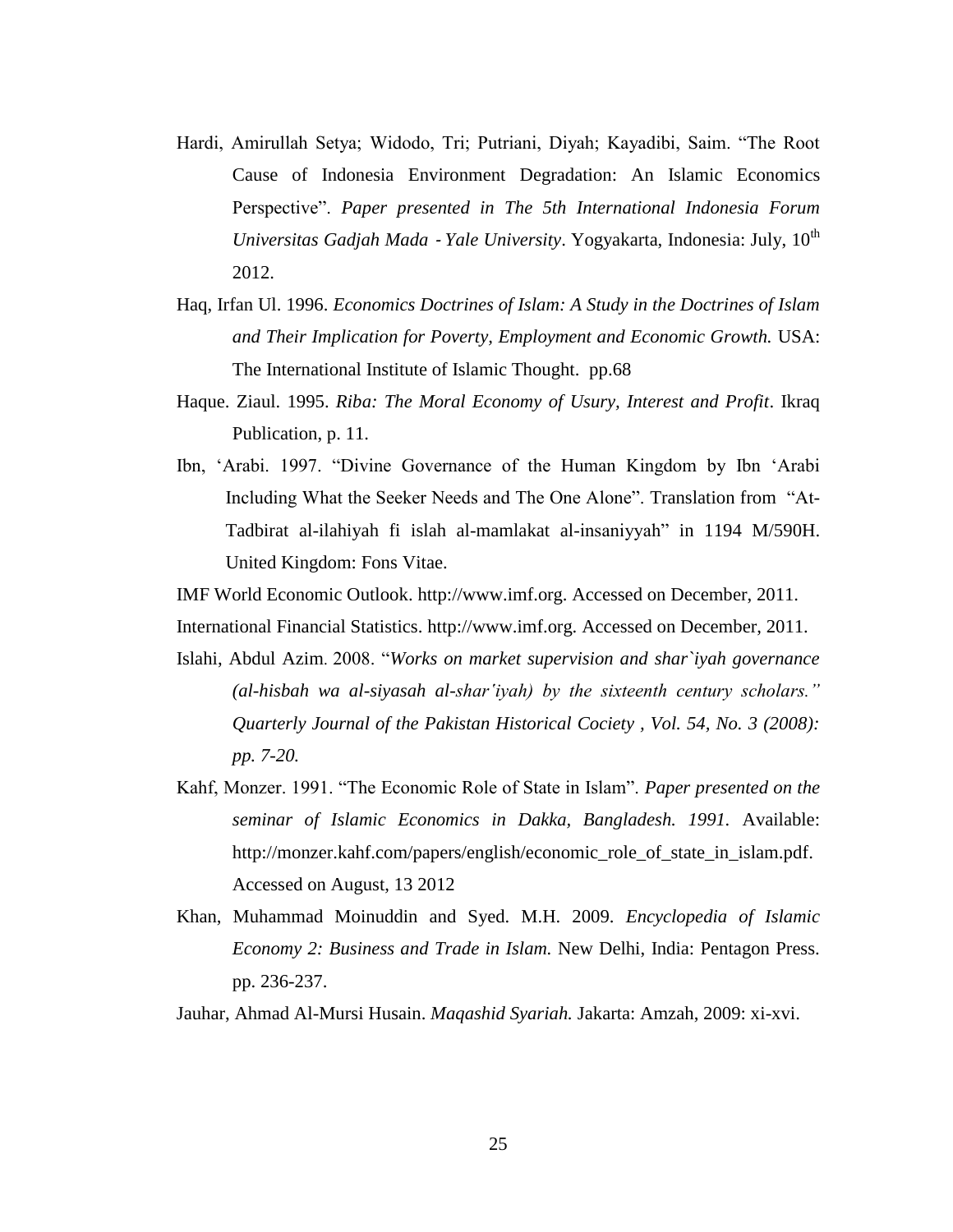- Ibn Taimiyah in Mohamad Hashim Kamali. 1989. "Siyasah Shar'iyyah or the Policies of Islamic Government." *The American Journal of islamic Social Sciences, vol.6 No. 1,1989. pp 59*
- Lineback, Neal G. "The Role of Islam in Muslim Countries." *The World Almanac and Book of Facts*, 2005; *The Christian Science Monitor*, Mar. 17, 2005. Accessed on August, 20 2012. Available : [http://www2.leon.leon.k12.fl.us/williamsm1/AP%20Human%20Geography/T](http://www2.leon.leon.k12.fl.us/williamsm1/AP%20Human%20Geography/The%20role%20of%20islam%20in%20muslim%20countries%20with%20questions.pdf) [he%20role%20of%20islam%20in%20muslim%20countries%20with%20ques](http://www2.leon.leon.k12.fl.us/williamsm1/AP%20Human%20Geography/The%20role%20of%20islam%20in%20muslim%20countries%20with%20questions.pdf) [tions.pdf](http://www2.leon.leon.k12.fl.us/williamsm1/AP%20Human%20Geography/The%20role%20of%20islam%20in%20muslim%20countries%20with%20questions.pdf)
- Sarker, Md. Abdul Awwal. "Islamic Banking In Bangladesh: Performance, Problems & Prospect". *International Journal of Islamic Financial Services Vol. 1 No.3*.
- Meera, Ahamed Kameel Mydin, and Moussa Larbani. 2009. "Seigniorage of Fiat Money and the Maqāsid al-Sharī'ah: The Unattainableness of the Maqāsid." In *Real Money*, by Ahamed Kameel Mydin Meera, 1-34. Kuala Lumpur: IIUM Press, 2009: 35-60.
- Mohamad Hashim Kamali, "Siyasah Shar'iyyah or the Policies of Islamic Government," (The American Journal of Islamic Social Sciences, vol.6 No. 1,1989) p. 59
- Salleh, Muhammad Syukri. 1999. "Establishing and Islamic State: Ideals and Realities in the State of Kelantan, Malaysia". *Southeast Asian Studies. Vol. 37. No.2. September 1999. pp. 235-256.*
- Shaharuddin, Amir. "The Bay' al-Inah Conroversy in Malaysian Islamic Banking", Available on: [http://www.scribd.com/doc/39837216/The-Bay-Al-Inah-](http://www.scribd.com/doc/39837216/The-Bay-Al-Inah-Controversy-in-Malaysian-Islamic-Banking)[Controversy-in-Malaysian-Islamic-Banking.](http://www.scribd.com/doc/39837216/The-Bay-Al-Inah-Controversy-in-Malaysian-Islamic-Banking) Accessed on May 28 2012.
- Stein, J.L., (2011). *The Diversity of Debt Crises in Europe*, Cato Journal, Vol. 31, No. 2
- Tahir, Sayyid. 2011. "Fiscal and Monetary Policies in Islamic Economics: Contours of an Institutional Framework". This paper is to be read at the 8th